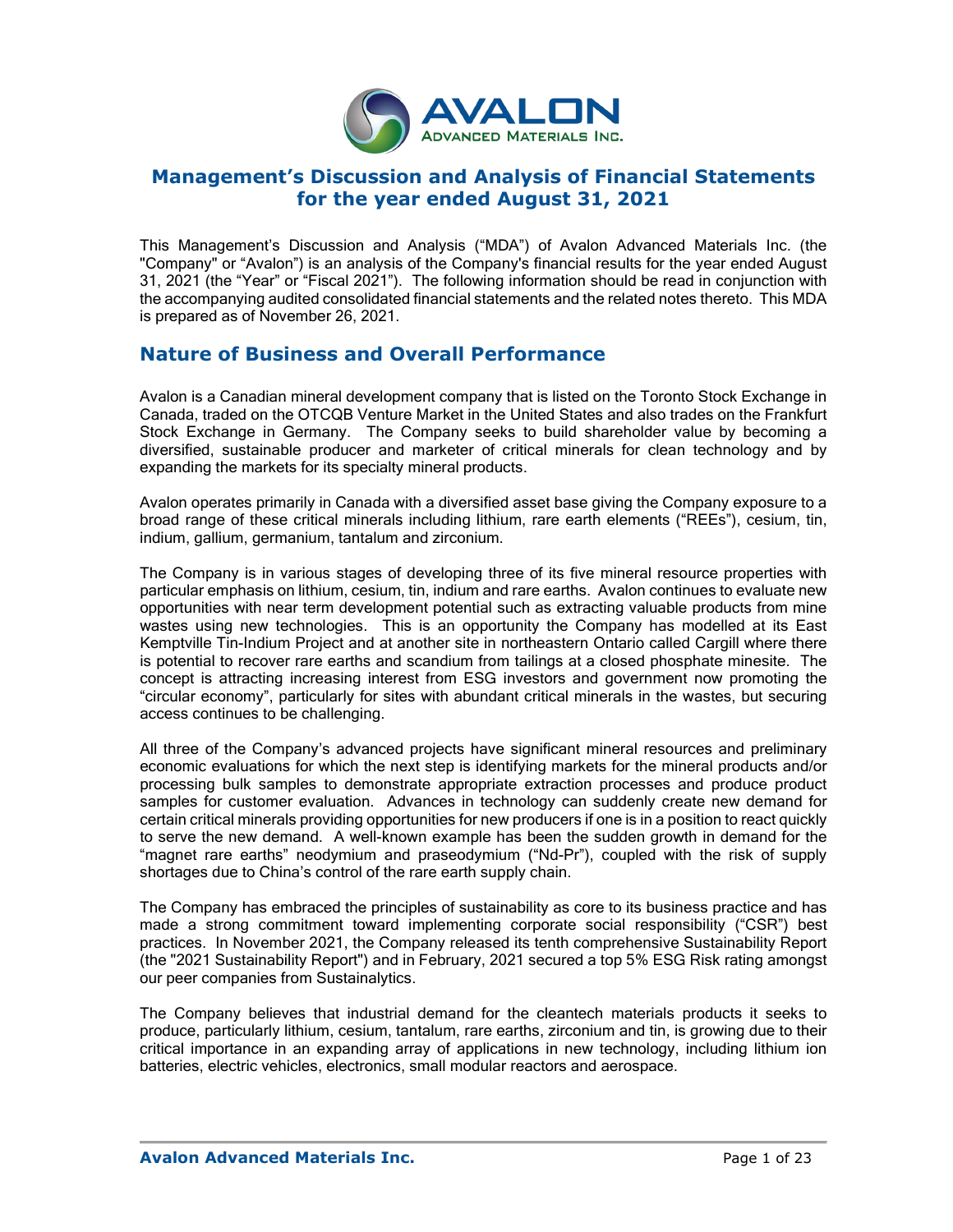# **Selected Annual Information**

The following selected financial data for each of the three most recently completed fiscal years are derived from the audited annual financial statements of the Company, which were prepared in accordance with International Financial Reporting Standards ("IFRS"), as issued by the International Accounting Standards Board ("IASB").

| For the Years Ended August 31,        | 2021        | 2020        | 2019          |
|---------------------------------------|-------------|-------------|---------------|
|                                       |             |             |               |
| Revenue                               | 11,249      | 134,138     | 53,023        |
| Net loss                              | 3,755,123   | 5,367,264   | 3,386,335     |
| Net loss, per share basic and diluted | 0.011       | 0.016       | 0.012         |
| <b>Total assets</b>                   | 118,469,108 | 116,597,484 | 124, 012, 322 |
| Total long term liabilities           | 3,985,441   | 1,052,001   | 1,463,794     |
| Cash dividends                        |             |             |               |

The Company has recorded losses in each of its three most recently completed fiscal years and expects to continue to record losses until such time as an economic mineral deposit is developed and brought into profitable commercial operation on one or more of the Company's properties, or is otherwise disposed of at a profit. Since the Company has no ongoing revenue from operations, annual operating losses typically represent the sum of business expenses, any impairment losses recognized on its mineral properties and adjustments to the fair value for the derivative liabilities and convertible redeemable preferred shares. The Company may increase or decrease its level of business activity in coming years and if it does, investors can anticipate that the Company's annual operating losses will also increase or decrease until an economic operation is brought into profitable commercial production, or one or more of the Company's properties are disposed of at a profit.

## **Resource Development Activities**

Expenditures on resource properties for Fiscal 2021 totalled \$1,246,521, a 96% increase from the level of expenditures for the year ended August 31, 2020 ("Fiscal 2020") which totaled \$635,546. Of these expenditures, 64% were incurred on the Separation Rapids Lithium Project, 4% were incurred on the Nechalacho Project and 32% were incurred on the Lilypad Cesium-Tantalum Project. Expenditures on the Separation Rapids Lithium Project increased to \$801,297 from \$503,191 in Fiscal 2020, primarily due to the 5,000 tonne bulk sampling program completed in 2021. Expenditures on the Lilypad Cesium-Tantalum Project increased to \$400,490 from \$18,382 in Fiscal 2020, primarily due to the fieldwork programs conducted in the fall of 2020 and the summer of 2021. Expenditures on the Nechalacho Project were at a similar level, totaling \$41,684 in Fiscal 2021 compared to \$30,340 in Fiscal 2020. Expenditures on the East Kemptville Project decreased to \$nil from \$83,633 in Fiscal 2020, due to the continued inability to obtain access from the surface rights holder.

Resource property expenditures for the three months ended August 31, 2021 (the "Quarter") totalled \$441,637, a 185% increase from the level of expenditures in the comparative quarter in 2020 (\$154,717). This increase was primarily driven by the exploration program at the Lilypad Cesium-Tantalum Project, which was conducted during the Quarter. Of these expenditures, 30% were incurred on the Separation Rapids Lithium Project, 2% were incurred on the Nechalacho Project and 68% were incurred on the Lilypad Cesium-Tantalum Project.

No properties were abandoned or impairment losses recorded during the Year. During Fiscal 2020, the Company recorded an impairment loss of \$5,587,210 on its East Kemptville Project, although the Company continues to work toward a solution on securing access and re-activating the site.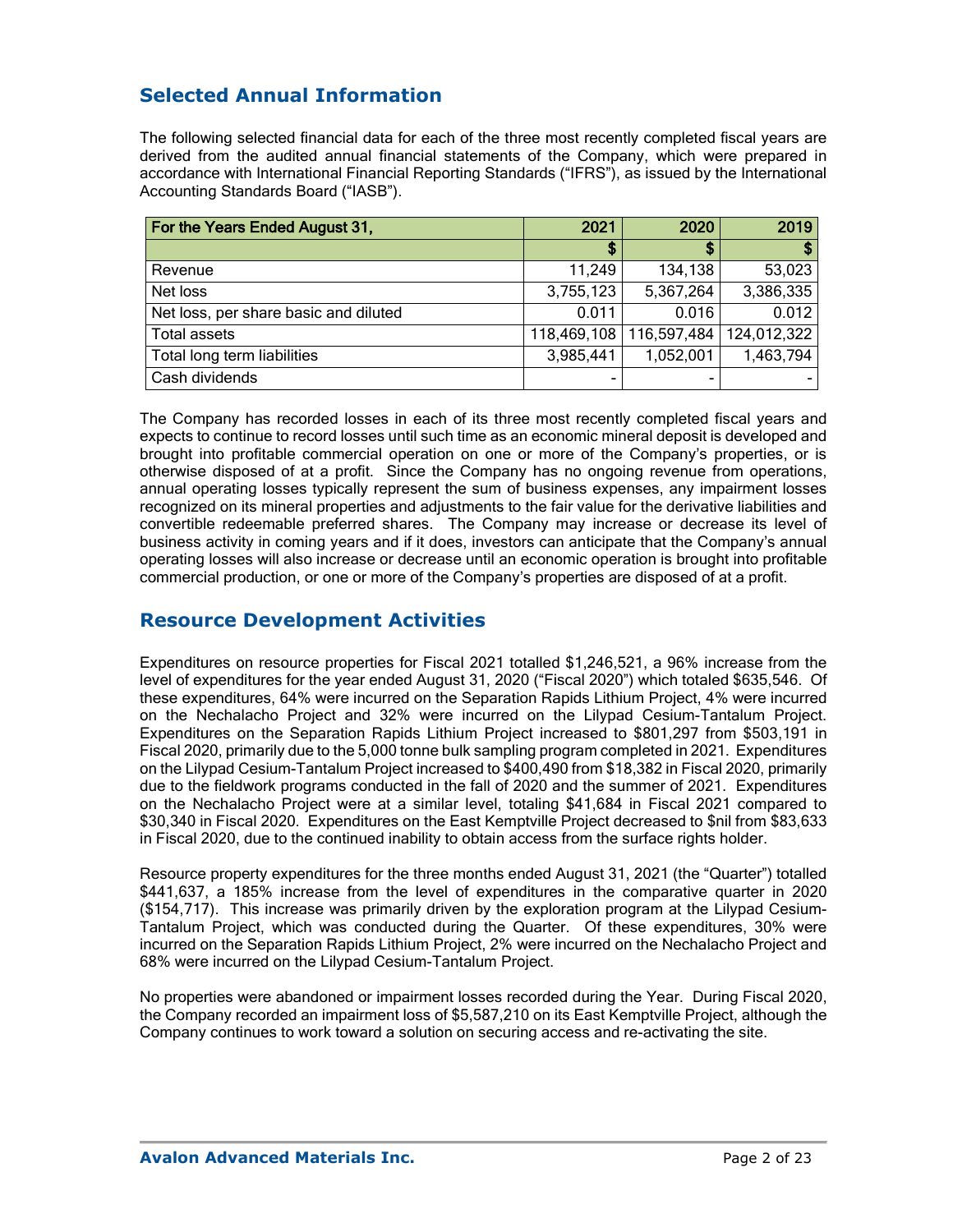### *Separation Rapids Lithium Project*

The Separation Rapids property consists of nineteen mineral claims and one mining lease covering a combined area of approximately 4,414 hectares (10,910 acres) in the Paterson Lake Area, Kenora Mining Division, Ontario, all of which are owned 100% by Avalon. The lease covers an area of approximately 421 hectares over the area of the main lithium pegmatite deposit and adjacent lands that may be used for mine development infrastructure. Avalon also owns three aggregate permits along the road to the site, which cover a total area of approximately 16 hectares and are located within the area covered by the claims. The Separation Rapids deposit is a potential source of lithium minerals for use in the glass and ceramics industry as well as lithium compounds for the battery industry.

During fiscal 2018, the Company completed an updated preliminary economic assessment ("PEA") on a simplified business model that focuses on initial production of lithium mineral concentrates for the glass industry, with potential for future expansion into production of the battery materials lithium carbonate and/or lithium hydroxide. This smaller scale development model reduces capital expenditure requirements substantially from the lithium hydroxide production model completed in September, 2016, while generating attractive returns and reducing overall business and permitting risk. However, with growing interest in establishing new lithium battery materials supply chains in Canada, the Company is now looking at potentially accelerating its plans to produce lithium battery materials and has identified several potential industrial sites for a lithium refinery in Thunder Bay.

During the Year, the Company incurred \$801,297 (2020 - \$503,191) in exploration and development expenditures on the Separation Rapids Lithium Project. Approximately 60% of these expenditures were incurred primarily on the bulk sampling program completed during the Year, 18% were spent on permitting for the bulk sampling program and baseline environmental studies, and 22% were incurred on metallurgical testwork mainly to perform a calcination campaign on 50 kg of petalite concentrate and to produce a lithium sulphate solution for evaluation by potential customers. In addition, approximately \$51,000 was expended during the Year on lithium market development work towards securing offtake agreements for the petalite products and lithium battery materials products.

During the Quarter, the Company incurred \$132,668 (2020 - \$139,428) in exploration and development expenditures on the Separation Rapids Lithium Project. Approximately 13% of these expenditures were incurred on planning for the field exploration program on the NW part of the property which was completed in October, 2021, 51% were spent on permitting for future drilling programs including on the Snowbank petalite pegmatite discovery as well as baseline environmental studies. Approximately 35% were incurred on metallurgical testwork to produce a lithium sulphate crystal sample and evaluating various Dense Media Separation ("DMS") plants for purchase. Approximately \$18,000 was expended during the Quarter on lithium market development work towards securing offtake agreements for the petalite products and lithium battery materials products.

#### Lithium Markets

Demand for lithium both for battery materials and high strength lithium glass-ceramics products continues to grow. The Company has received several expressions of interest in the battery material products mainly from internationally based battery manufacturers, as well as glass ceramic manufacturers. Production of small petalite product samples and lithium battery materials samples for evaluation by potential buyers continues. Global lithium carbonate prices are now rising consistent with recent lithium market forecasts showing rapid growth in demand driven mainly by the battery market with supply shortages expected within the next 2-3 years for both the battery and glassceramic markets. The Company is looking at a number of different production models for the lithium refinery which will depend on the specific requirements of the buyers who provide firm off-take commitments. Several companies that have expressed interest in making an off-take commitment have also expressed interest in being an investing partner in the refinery.

With both the Ontario and Federal Governments confirming their interest in establishing new battery materials supply chains in the province, and potentially providing financial support, Avalon continues to work towards establishing its lithium refinery in Thunder Bay, Ontario. Several vacant industrial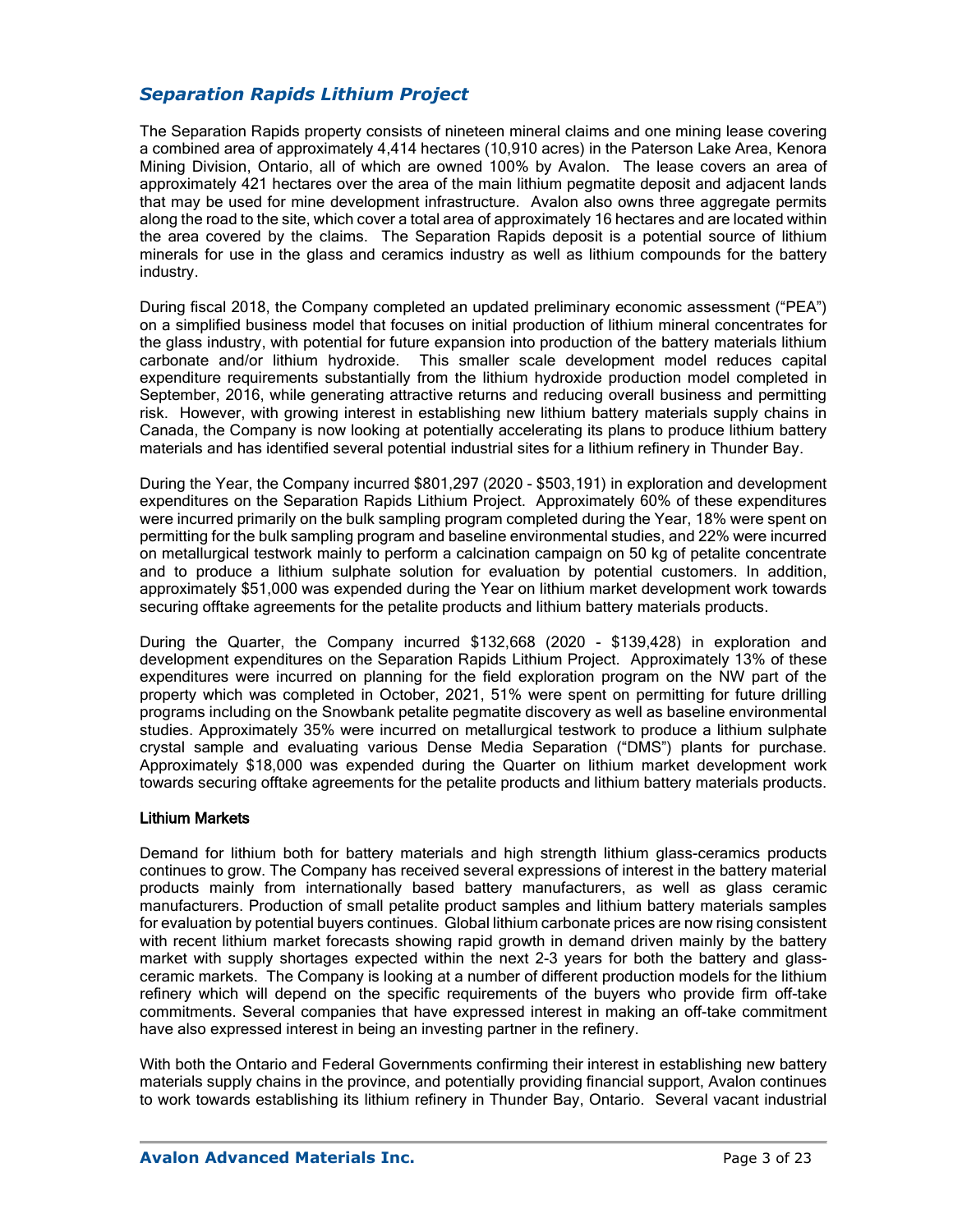sites on the waterfront have been evaluated with a decision expected in the second quarter of the next fiscal year. The refinery being planned would be adaptable for producing different lithium battery materials products, and would also be expandable to increase output and accept concentrates from other aspiring producers of lithium minerals from the many pegmatite deposits that occur in northwestern Ontario.

To serve the growing interest in the petalite product from the glass-ceramics industry, the Company is looking to purchase a demonstration scale DMS plant that would allow it to start producing bulk samples of the petalite concentration for customer evaluation. Once firm off-take commitments are secured, production can be scaled up as needed to meet the demand. The DMS demo plant would be installed on the Company's aggregate permit where most of the permitting requirements are advanced or already in place. The Ontario government, with input from Avalon, has initiated potential regulatory changes to the existing regulatory regime ("cutting the red tape") to differentiate critical minerals like lithium from traditional exchange-traded commodities and facilitate their more rapid development in Ontario as part of a new industrial strategy to support advanced manufacturing.

#### Recent Activities and Future Plans

The next step to finalize the lithium battery materials production model is to proceed with a pilot plant program on the bulk sample to finalize flowsheet parameters for engineering purposes including reagent recycling and water treatment processes, after which a feasibility study can be completed. The bulk sample collection work program was completed with the extraction of 5,000 tonnes of mineralized rock of the three different ore types that is presently stored at a site near Kenora where it will be crushed to appropriate size prior to shipping to a metallurgical testing facility for pilot scale work. The coarse grained petalite ore will be used in the DMS plant to generate large product samples meeting the detailed specifications for glass-ceramic customer qualification and acceptance, and provide concentrate for further laboratory work on the lithium battery materials process flowsheet. Some preliminary process testwork began in the Quarter, but timing for a full scale pilot plant is uncertain due to a lack of available appropriately-equipped test facilities in Canada.

After being delayed due to intense forest fire activity near the property, further exploration and some early environmental baseline work on the northwestern part of the property in the vicinity of the new Snowbank petalite pegmatite discovery and the Glitter pegmatite was completed in October 2021. Assay results for all the geochemical samples and pegmatite ore samples collected during the program were still pending at the time of writing. A drilling program to begin to define the size potential of the Snowbank pegmatite discovery is planned for winter 2022.

In its 2016 Preliminary Economic Assessment, Avalon developed a proprietary process flowsheet to produce a high purity lithium hydroxide product from petalite for the lithium battery material market. The flowsheet has the advantage of generating limited waste by the recycling of the sulphuric acid solvent. To further optimize this flowsheet, Avalon shipped a 50 kg sample of petalite concentrate to XPS (Expert Process Solutions) in Sudbury, Ontario to generate leach solution for use in optimizing the final stages of the process, which involves the use of electrolysis to produce lithium hydroxide. The program focused on an improved membrane alternative and efficient crystallization of the final high purity product. The results will enable finalizing equipment selection and design for the planned lithium refinery. A sub-sample of the leach solution was used to produce a small sample of lithium sulphate monohydrate for evaluation by a potential international customer. Other testwork in progress is focused on ways to reduce processing costs and energy consumption, including alternative milling technologies.

The Company has also completed satellite image surveying of the total property area covering 100 km<sup>2</sup> which will result in computer-based topographic information with 1 metre survey grid and 1 metre contours. This information will be valuable for further exploration programs, project engineering and environmental studies in the feasibility study.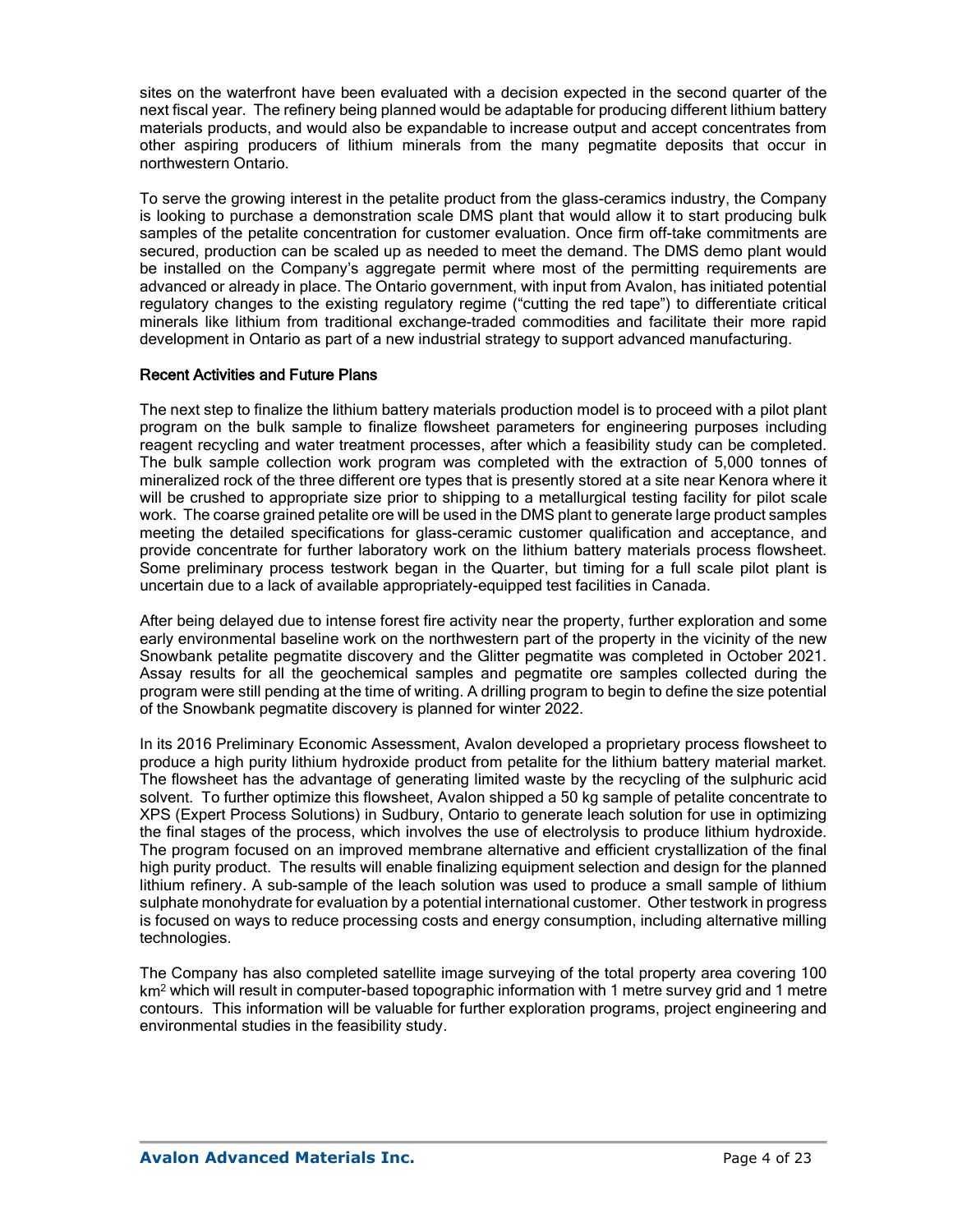#### Environmental Assessment and Community Engagement

Avalon is committed to developing the Separation Rapids Lithium Project based on modern CSR principles and reporting on its performance in its annual Sustainability Report. These CSR principles include commitments to minimize environmental impacts, ensuring the health and safety of employees, creating benefits for local communities and providing full transparency in its social and environmental performance. The Company and the project are now well known in the local community.

The project is located in the traditional land use area of the Wabaseemoong Independent Nations ("WIN") for which they have stewardship under an agreement with the Province of Ontario. The Company first signed an MOU with WIN in 1999 which was renewed when the project was reactivated in 2013. Avalon management has been keeping WIN leadership informed on project activities and remains committed to fulfilling its community consultation obligations and partnering with WIN on business opportunities and providing training for community members. The Company has also consulted with the Métis Nation of Ontario and engagement is ongoing with other local Indigenous communities, regulators, and local government.

Environmental studies of the proposed power transmission line route are planned and opportunities to reduce costs and greenhouse gas ("GHG") footprint with green energy supply are also being investigated. With the exception of the powerline route study, the environmental studies necessary for permitting at the pit site are largely complete, though some minor updates are planned. A University of Toronto Capstone Masters Project was completed which identified opportunities to become carbon neutral in an economic manner in the early stages of operation. Once applications are submitted, it is anticipated that all necessary permits for construction can be obtained in under a year. Construction activities for many project components can be initiated prior to receipt of all permits.

During the year, additional baseline data collection was done in preparation for the potential to utilize the aggregate quarry as the site for the planned demonstration-scale DMS plant. The site is already approved for ore crushing and storage for the bulk sample, and the additional information allowed a preliminary assessment of water supply and discharge options. Plant water use, water quality and discharge associated with the DMS plant are envisioned to be very small, reducing permitting requirements and risk. A preliminary site layout was prepared, and the seasonally sensitive baseline data collected can be utilized to complete the environmental assessment for the demonstration plant when required.

Unless otherwise noted, the technical information on the Separation Rapids Lithium Project has been reviewed and approved by the Company's Consulting Metallurgist, Mr. David Marsh, FAusIMM (CP), or Dr. William Mercer, PhD, P.Geo. (Ontario), Vice President, Operations, who are both Qualified Persons under NI 43-101.

### **Nechalacho Rare Earth Elements and Zirconium Project**

The Nechalacho Rare Earth Elements Project is located at Thor Lake in the Mackenzie Mining District of the Northwest Territories ("NWT"), approximately 100 kilometres southeast of the city of Yellowknife. The property is comprised of eight contiguous mining leases totalling 5,786 hectares (14,297 acres), after three mining claims totalling 332 hectares on the southwest side of the original five leases were converted to mining leases. The original five leases are subject to one independently owned 2.5% Net Smelter Returns ("NSR") royalty agreement. Avalon has the contractual right to buy out this royalty on the basis of a fixed formula, which is currently approximately \$1.6 million, and which will increase at a rate equal to the Canadian prime rate until the royalty is bought out.

During Fiscal 2020, Avalon sold the rights to the near-surface dominantly light rare earth mineral resources above a depth of 150 metres ("Upper Zone Resources") to Cheetah Resources Pty Ltd. ("Cheetah"). Avalon retained a 3.0% NSR royalty (the "3.0% NSR Royalty") and will continue to have access to the property for development and mining of its 100% owned Basal Zone heavy rare earth resource. Avalon has also agreed to waive the 3.0% NSR Royalty for the first five years of Cheetah's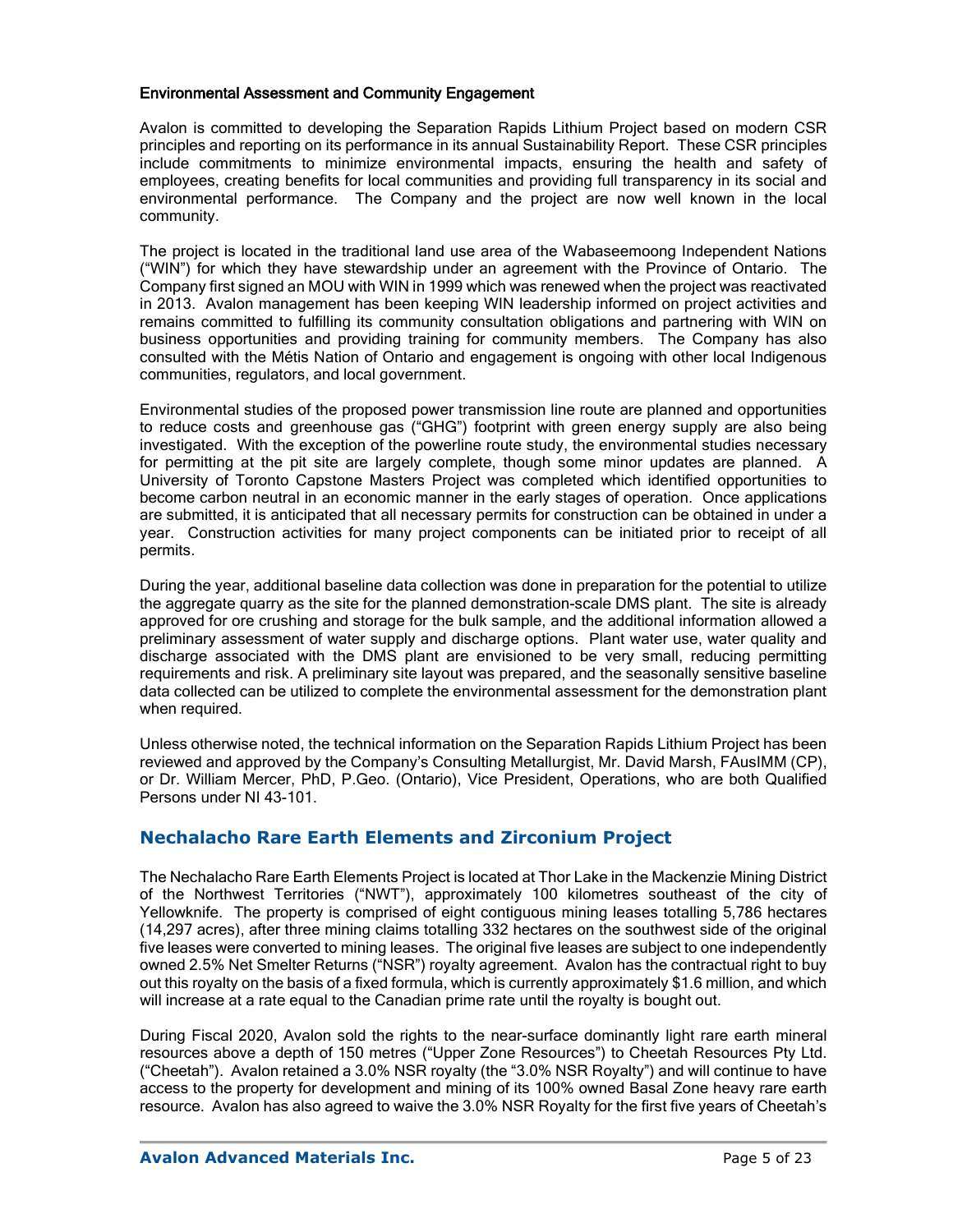commercial production and to grant Cheetah the option to pay the Company \$2 million within eight years of the transaction closing to extend the waiver of this royalty in perpetuity. Cheetah also has the option to purchase the Company's option in the 2.5% NSR Royalty, provided that, upon exercising the option, it extinguishes this royalty. The eight mining leases are jointly recorded in the names of Cheetah 50% and the Company 50%, while the beneficial ownership is held in trust by Cheetah and Avalon as to their respective beneficial ownership entitlement in and to the Upper Zone Resources and the Basal Zone Resources, respectively. Avalon and Cheetah have formed a jointly-owned corporation (NWT Rare Earths Ltd.) to hold the exploration permits and related authorizations related to Nechalacho and have also entered into a co-ownership agreement governing each party's activities and management at site. On November 30, 2020, a new Land Use Permit MV2020D0013, expiring November 29, 2025 and Water License expiring November 29, 2027 were approved for both the Cheetah Demonstration Project and the previously approved Basal Zone early works construction activities.

Expenditures during the Year totalled \$41,684 (2020 - \$30,340), which were incurred primarily on ongoing site holding and sample storage costs in the Year.

Expenditures during the Quarter were \$9,214 (2020 – 1,654), which were incurred primarily on ongoing site holding and sample storage costs.

Subsequent to the end of the Quarter, the Company received an expression of interest in its zirconium product. The Basal Zone HREE resource also contains abundant zirconium mineralization averaging over 3% ZrO2. Zirconium is now in very short supply in North America and growing in demand as a critical material needed in small modular nuclear reactors ("SMR"). Demand is growing now for SMRs as a clean energy alternative that can be used to serve the electricity needs of small remote communities to replace diesel generators.

### *Lilypad Cesium-Tantalum Project*

The Lilypad Cesium-Tantalum Project consists of 14 claims, comprising 166 new claim units or cells, totaling slightly over 3,299 hectares (8,152 acres), covering a field of lithium, cesium, tantalum ("LCT") mineralized pegmatites, and located 150 kilometres northeast of Pickle Lake, Ontario. The claims were originally staked between January, 1999 and October, 2000 and are 100% owned by the Company with no underlying royalties. Previous owners of the property drilled some 50 shallow drill holes, and Avalon completed 32 drill holes totaling 4,781 metres in 2000 and 2001 in a program focused primarily on the tantalum potential. These produced encouraging initial results including the discovery of significant cesium mineralization as the cesium ore mineral pollucite  $((Cs,Na)_{2}Al_{2}Si_{4}O_{12}·2H_{2}O)$  assaying up to 6.205% Cs<sub>2</sub>O over 1.70 metres along with significant tantalum mineralization assaying over 0.10%Ta2O5. Lithium also occurs in these pegmatites both as spodumene and as lepidolite in association with the pollucite and tantalite mineralization.

The project had been inactive since 2002 but was re-activated in 2020 due to rising demand for cesium. New demand for cesium emerged in 2018 with the cessation of pollucite production at the Tanco mine in Manitoba. Then in 2019, Cabot Corp. announced the sale of its Specialty Fluids division (owner of the Tanco Mine) to Sinomine, a large Chinese mining and chemical company focused on critical minerals supply. This potentially creates new market opportunities for Avalon to serve with its cesium, tantalum and lithium products. There is now also renewed interest in tantalum due to limited supply sources and growing demand in new technology.

Some 75% of cesium production has been used to make cesium formate: a high density, low viscosity fluid used in deep offshore oil drilling. Cesium formate has a value of approximately US\$2,200/kg and is leased to oil well drilling companies and recycled after use. Because cesium is now in extremely short supply, cesium chemical products, such as cesium carbonate, now sell at prices of up to US\$5,000/kg. Cesium has a variety of other high technology applications, including extremely accurate atomic clocks, and great potential in a range of applications in the production of electronics, photoelectric cells and in specialty glass applications.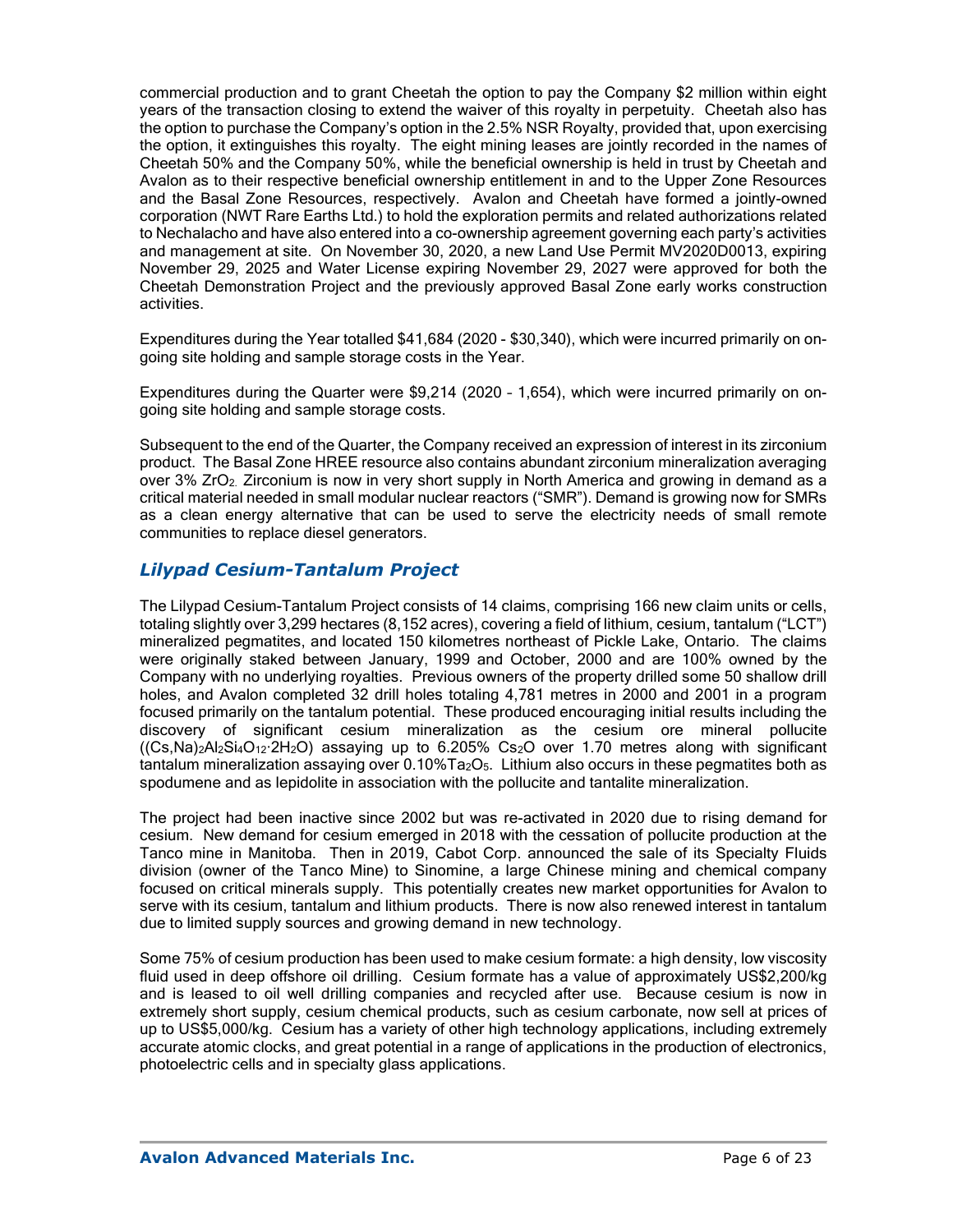In the first quarter of the Year, the Company carried out a brief field program to collect 200 kg of cesium mineralized pegmatite rock for study on how to efficiently concentrate the pollucite mineralization which, unlike most such occurrences, is found widely distributed throughout the many LCT pegmatite dykes on the property. Follow-up work involved mineralogical and analytical testwork to characterize in detail how the pollucite occurs, followed by metallurgical process testwork to identify the most efficient methods for concentrating the pollucite and recovering by-product tantalum and lithium. This includes recent testwork using the Selfrag AG EPD process and sensor-based oresorting testwork conducted in January, 2021 which produced very encouraging initial results. Further ore-sorting testwork using a larger, 200kg bulk sample will be conducted and other methods for efficiently dry-processing the ore will be investigated.

The Pollucite Dyke was drilled by Avalon in 2001 and a preliminary resource was estimated in 2001 to contain roughly 340,000 tonnes grading 2.294% Cs<sub>2</sub>O and 0.037% Ta<sub>2</sub>O<sub>5</sub>\* based on 9 holes drilled to a maximum vertical depth of 250 metres. The resource is open to depth and along strike for expansion and recent work confirmed the dyke now has at least double the original known strike length. Other similar pollucite-bearing LCT pegmatite dykes on the property remain untested. Work is underway to verify this resource estimation under present CIM Standards for NI 43-101. The Lilypad mineral resources described above are considered historic under NI 43-101 and a qualified person has not done sufficient work to classify the historical estimate as current mineral resources, and therefore the Company is not treating the historic estimate as a current resource. The historical estimate should not be relied upon.

The historic resource estimate is stated in an Assessment Report (Rees, 2001, Report on the 2001 Exploration Program, Lilypad Lakes Tantalum Cesium Property, Fort Hope, Ontario, reference number 52P09NE2005; #2.22617) that is publicly available for download online at the Ontario government assessment report database. The methodology is briefly described in an internal Company document. No resource categories are stated. It is clear from the internal document that manual polygonal estimation methodology was utilized. This is a well-established manual method used prior to the advent of extensive computer use in resource estimation. It is stated that an SG of 2.62 was utilized but no underlying data provided. Assay procedures are described but there was apparently no current QAQC methods such as insertion of blanks and standards, duplicate analyses of core or check analyses at a second laboratory.

In order to verify this resource it would be necessary to examine all underlying data for quality including the assays and drill hole surveys, determine the density of the mineralized rock and finally re-estimate the resource. Avalon has commenced this work by completing due diligence on the database against historic laboratory assay certificates, analyzing samples for density, surveying the locations of drill holes in the field and assaying check samples from identical locations to the historic samples. This data is then utilized to estimate resources, this work being in progress.

A four week summer exploration program was completed during the Quarter including geological mapping and geochemical sampling to identify new tantalum-cesium drill targets and collection of additional sample material from the Pollucite Dyke for process testwork. Significant cesium values were obtained from four other LCT dykes on the property with three samples assaying greater than 1% Cs2O. Two of the highest cesium values were from the previously unmapped western extension of the Pollucite Dyke, about 180 metres west of the closest historic drill hole indicating potential to at least double its strike length. Samples assaying at or greater than 1% Cs<sub>2</sub>O were also obtained from the Rubellite Dyke, a second pegmatite with high tantalum enrichment located about 500 metres east of the Pollucite Dyke. Two other little-explored pegmatites known as the Baseline and Opie Dykes were also found to contain significant cesium values. Some samples are also highly enriched in lithium where it occurs mainly in coarse grained spodumene. One sample from the Spodumene Dyke with coarse spodumene crystals returned 3.34% Li2O and the six samples collected from that dyke averaged 0.7% Li<sub>2</sub>O.

A follow-up drilling program is tentatively planned in 2022, to test some of the new targets and do additional drilling on the Pollucite Dyke. Preliminary environmental studies were also initiated. Future development of the project would be positively impacted by new infrastructure development, including road access, to the Ring of Fire mineral projects located further to the north.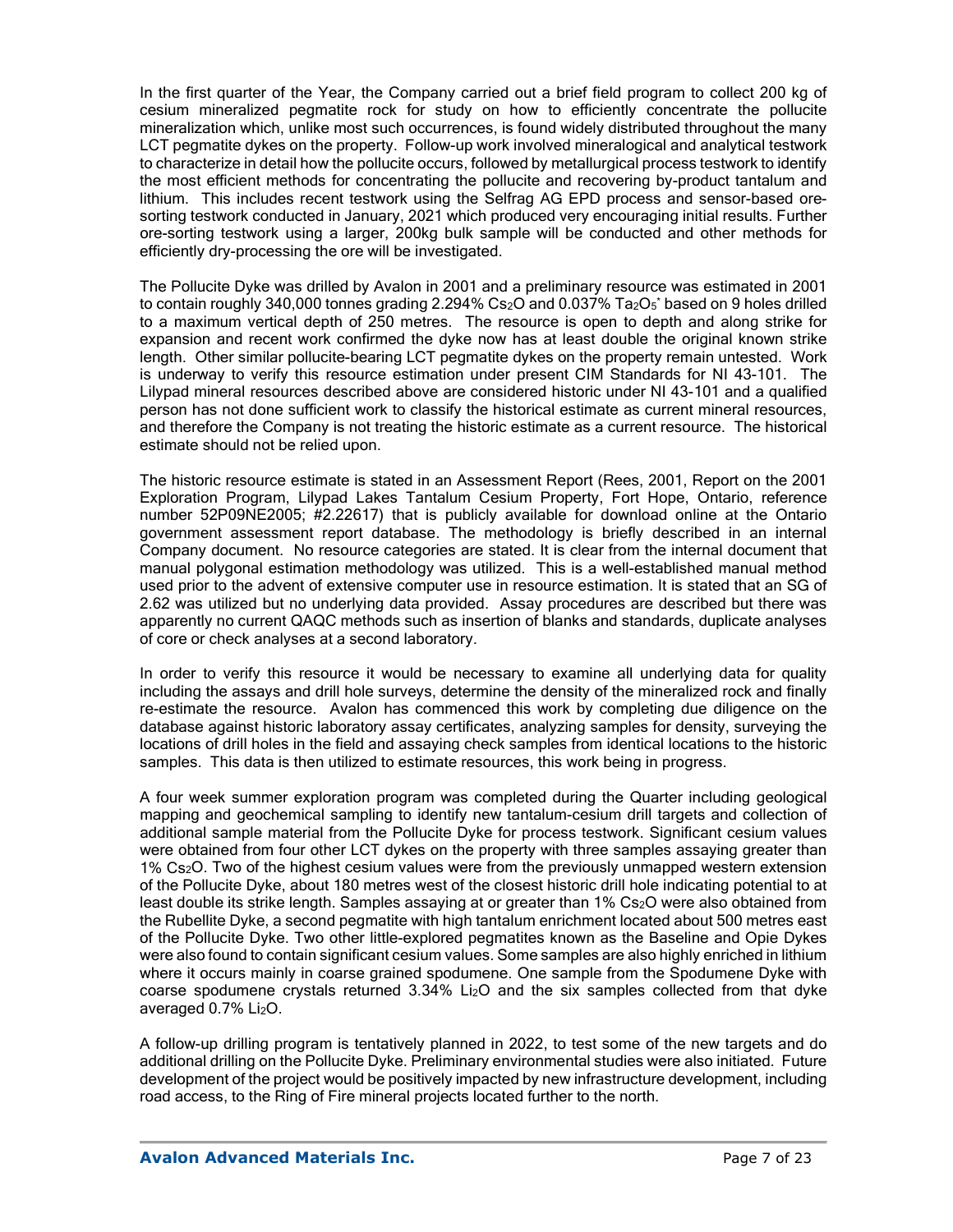The project is located in the traditional territory of the Eabametoong First Nation ("EFN"), approximately 25 km west of the community of Fort Hope. The Company has been in communication with EFN community leadership who are supportive of the Project. Some community members from local First Nations assisted with camp construction, line-cutting and geochemical work in the 2021 mapping and sampling program.

The Company incurred \$400,490 (2020 - \$18,382) in expenditures during the Year on the Lilypad Cesium-Tantalum Project, which were mainly spent on the fall 2020 and summer 2021 fieldwork programs.

The Company incurred \$299,755 (2020 - \$8,627) in expenditures during the Quarter on the Lilypad Cesium-Tantalum Project, which were mainly spent on the 2021 summer work program.

### *East Kemptville Tin-Indium Project*

The 100% owned East Kemptville Tin-Indium Project is located 55 km northeast of Yarmouth, Nova Scotia, Canada. The property consists of an exploration licence covering 1,165 hectares (2,880 acres). East Kemptville was an operating tin mine from 1985-1992 and was North America's only large primary tin producer, before closing prematurely in 1992 due to a collapse in tin prices. Increasing global demand for tin and tightening supplies has resulted in improved tin prices (now trading at all time highs of over US\$35,000/tonne), creating an opportunity for Avalon to re-activate the site initially by processing a large stockpile of low-grade tin mineralization using low-impact sensor-based ore-sorting technology.

The Company completed a preliminary economic assessment during fiscal 2018 with a development model of utilizing the existing tailings management area ("TMA") and had been in negotiation with the surface rights owner to secure full tenure to the project site. Agreement in principle was reached in Fiscal 2019, however, the surface rights owner subsequently refused to sign the agreement and denied Avalon access to the site after putting on hold on any new work on all of its closed minesites. Not having access to the site, caused the Company to decide to withdraw its mineral lease application (for which the fees were refunded) and the Company wrote off the costs incurred to-date of \$5,587,210 as an impairment loss during Fiscal 2020.

The Company did not incur any significant expenditures during the Year on the East Kemptville Tin-Indium Project. The Company continues to retain the mineral rights through its exploration licence, and management remains optimistic that the Company will eventually be able to secure access to the site again to resume its site re-activation plans. Discussions with Nova Scotia Ministry of Energy and Mines officials continued during the quarter, who are very supportive of Avalon's re-development model involving extracting critical minerals from the historic mine wastes including lithium and indium as well as tin. Federal Government officials with Natural Resources Canada are also very supportive of the Company's model and have expressed interest in supporting more research work on efficient extraction processes that can be applied to recover all the critical minerals in the wastes there.

### *Other Projects*

#### Clean Technology Business Opportunities

Avalon is also continuing to evaluate the opportunity to apply innovative new extraction technologies to recover rare earths and other critical minerals from historic mine wastes including acid mine drainage at other closed mine sites. There are many such sites in North America where the waste may contain critical minerals that had no value when the mine was in operation but do today.

Management sees enormous growth potential in this emerging sector and good opportunities for accessing capital from the many government programs oriented towards cleantech development and from the growing international Impact/ESG investment community. This is also consistent with the increasing interest in establishing the "Circular Economy" through innovative recycling of waste materials.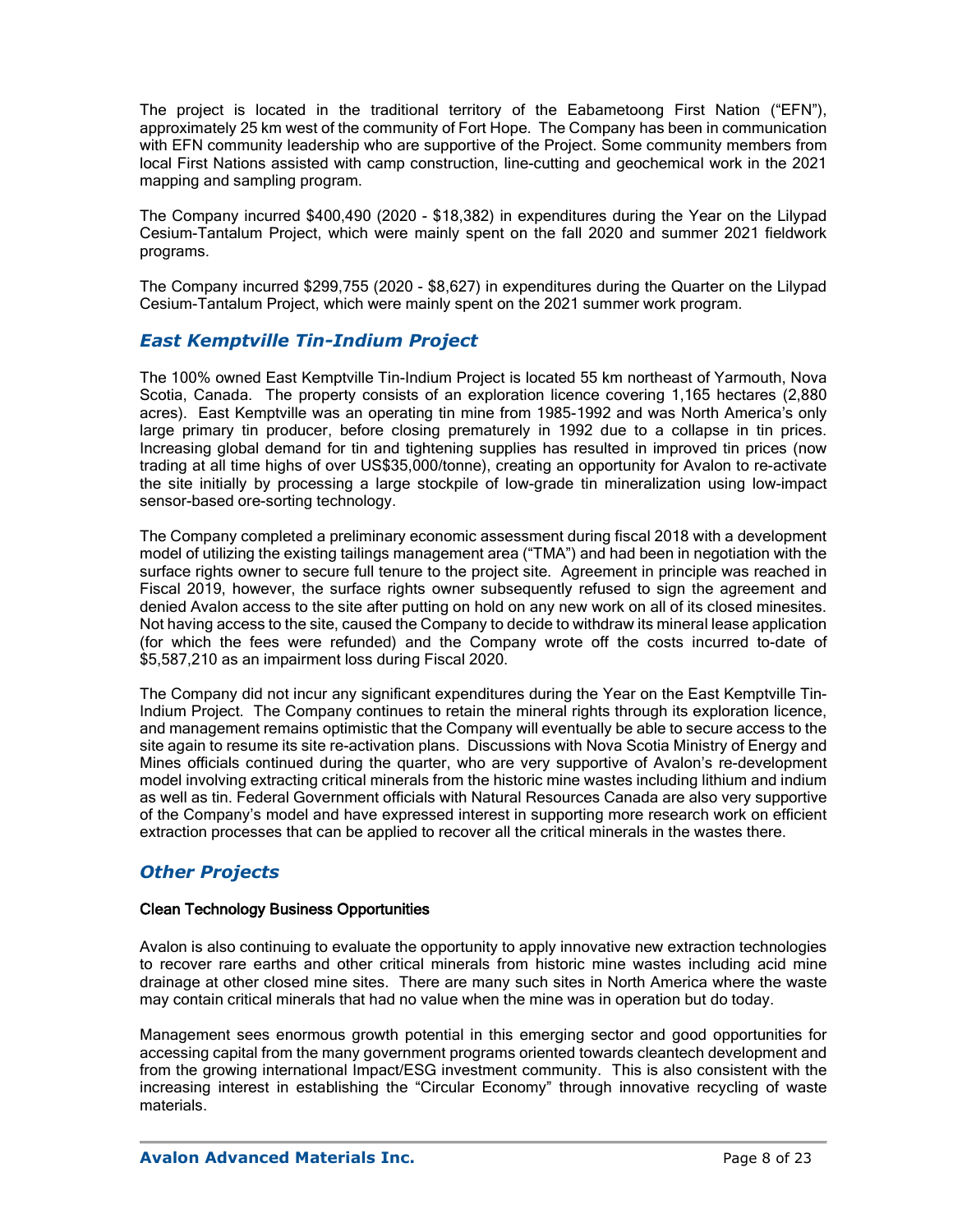Government is increasingly committed to supporting the establishment of new critical minerals supply chains in Canada. Subsequent to the end of the Quarter, the Government of Ontario announced its new Industrial Strategy to support establishing electric vehicle and battery manufacturing capacity in the Province including battery materials supply chains. Avalon is continuing to support the efforts of policymakers to implement needed regulatory changes to recognize many critical minerals as a unique low risk sub-sector of the mineral industry. Central to this need is recognizing the importance of bulk sampling at the early stages of exploration to determine if the mineralization of economic interest can be efficiently processed to make a product that will be accepted in the market.

In February, 2021, the Company entered into a binding letter of intent (the "LOI") to purchase ownership of 2333382 Ontario Inc. ("2333382"), a private Ontario corporation which owns four industrial minerals properties and a demonstration-scale processing plant located at Matheson, Ontario. The asset owned by 2333382 of most interest to Avalon is an asset transfer agreement giving 2333382 the right to acquire full title to the mining leases of the former phosphate mine on the Cargill Carbonatite Complex near Kapuskasing, Ontario. This carbonatite complex hosts significant concentrations of a number of critical minerals including rare earths and scandium, contained both in the bedrock and in the mine tailings.

Work done by 2333382 has demonstrated that the estimated 12.5 million tonnes of tailings contain phosphate levels ranging from 15-20% P<sub>2</sub>O<sub>5</sub> and can be sold "as is" for use in various agricultural fertilizer products. Some sales of these phosphate-rich tailings are already generating revenues for 2333382 with considerable potential for growth as demand for phosphate mineral products is increasing. Analytical work done by 2333382 and Avalon on the tailings to date indicates the presence of significant concentrations of rare earths, scandium and zirconium, which preliminary testwork indicates will be recoverable through additional processing of the tailings. This provides significant potential for future revenue growth.

The total purchase price to be paid by the Company will be \$16 million, payable in a combination of cash and common shares of Avalon over a period of two years assuming the Cargill site title is secured. The initial payment of \$200,000 in cash and the issuance of 1,000,000 common shares were made in February. The agreement called for the balance of the purchase price to be made in four instalments over two years (assuming the Letter of Credit ("LoC") needed to secure title to the Cargill Mining Leases is successfully secured).

As of the date of this MDA the required LoC had not yet been secured and the Company has delayed all further interim purchase payments until 2333382 has secured the LoC and completed the asset transfer with the current owner of the mining leases. Finalization of the acquisition payment schedule is presently being re-negotiated.

### Warren Township Anorthosite Project

Avalon is considering reactivating its wholly-owned Warren Township Anorthosite Project in view of growing demand for the calcium feldspar product, which is being driven by innovation in glass technology and space exploration technology. The property is covered by a lease of 688 hectares (1,699 acres) that includes an aggregate permit over the historical quarry site. The high-quality calcium feldspar product is used in the manufacture of reinforcing glass fibre and other industrial products, such as mineral fillers. The market has continued to grow with new emerging cleantech applications, such as composites for wind turbine blades. There has also been demand for small quantities of the crushed anorthosite rock for use as a "lunar simulant" due to its mineralogical similarity with dust on the surface of the moon. The Company is now in conversation with a potential investing partner.

No significant expenditures were incurred on the property in fiscal 2021.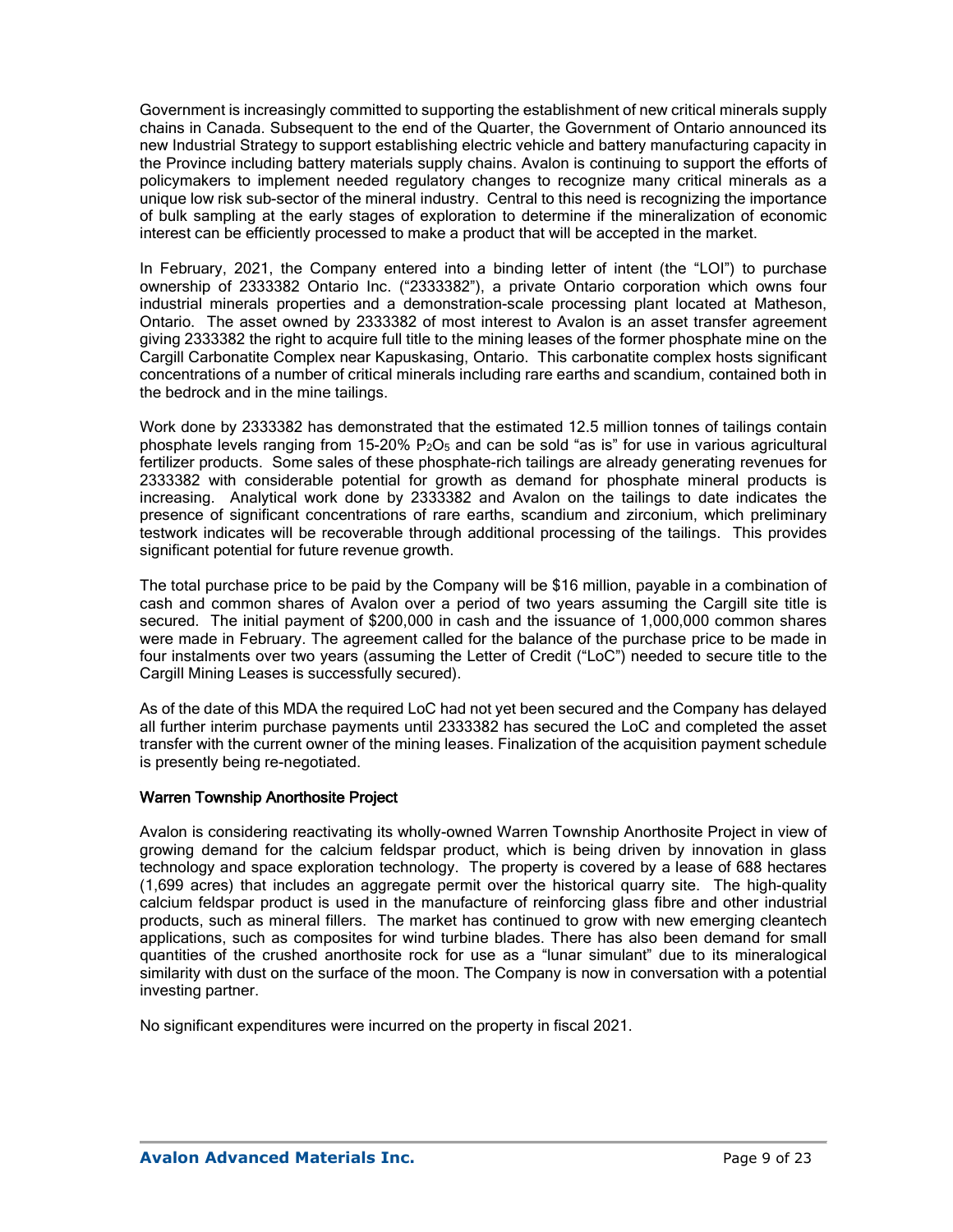# **Corporate Social Responsibility**

In November 2021, the Company will release its 2021 Sustainability Report, which can be downloaded at: [https://www.avalonadvancedmaterials.com.](https://www.avalonadvancedmaterials.com/) In February, 2020 the Company announced receiving its Environmental, Social and Corporate Governance ("ESG") Risk Rating following an independent audit of the Company's business practices and policies performed by Sustainalytics, a Morningstar company. Avalon received an ESG Risk Rating of 28.9 in its industry, Diversified Metals, and ranked among the top 5% of 150 industry companies analyzed globally. The benefits of obtaining an ESG Risk Rating include the ability to provide better access to ESG investment capital, and the ability to gain commercial benefit from the rating externally with creditors, suppliers and other stakeholders.

Avalon's annual Sustainability Reports are prepared in accordance with the Global Reporting Initiative's Global Reporting Standards. They incorporate a self-assessment of Fiscal year performance and sets targets for the next fiscal year against the applicable and updated Mining Association of Canada "Toward Sustainable Mining" indicators.

A risk assessment was completed related to the COVID 19 pandemic and detailed office re-opening procedures were developed and training completed for all employees. The office remains largely closed with most employees still working from home and only occasionally visiting the office. No COVID 19 related illnesses have been reported and an Interim COVID 19 Policy has been approved that requires all employees and contractors to be fully vaccinated. Avalon is committed to working closely with its Indigenous partners to create lasting economic and social benefits in the communities.

Avalon's leadership in applying the principles of sustainability in all of the Company's work are also benefitting the mineral exploration industry generally. Avalon is supporting the PDAC, the Ontario Mining Association and the Mining Association of Canada in their efforts to educate regulators and policymakers regarding the need to update regulations in order to encourage more and sustainable development of critical minerals resources in Canada that are vital for establishing the new clean economy in Canada and to ensure access to land for exploration purposes.

The Company's main focus is on materials that enable clean technology, including electric vehicles, power storage, solar and wind power. In order to do this sustainably, Avalon designs its operations to minimize environmental impacts and greenhouse gas emissions, while planning for rehabilitation and productive use of the land post closure. The Company also now incorporates a stageddevelopment approach to its cleantech materials projects, which involves starting production at a modest scale, to minimize project footprint and potential risks to environment, while also reducing investment risk and creating opportunities for its Indigenous business partners. Further, Avalon is a leader in looking at closed mine sites as opportunities to remediate long term environmental liabilities through economic extraction of valuable minerals from waste materials using new technologies.

In response to the increasing concern expressed by regulators, insurers, investors, customers and other communities of interest, and building on its historic success in reducing greenhouse gas emissions, Avalon has continued to evaluate the potential to become carbon neutral by 2050. In conjunction with climate change risk assessment, Avalon is investigating a wide range of opportunities and potential barriers to cost effectively achieving this, and is cautiously optimistic that a serious and realistic commitment to achieving this goal can be made. A University of Toronto Capstone Master's study to assess this potential at Separation Rapids successfully identified an economic path forward to achieve this goal.

Being a recognized sustainability leader reduces costs and facilitates good relationships with Indigenous communities, which helps reduce risk of experiencing lengthy delays in receiving operating permits and approvals. This also helps facilitate the acquisition of our social license to operate. Avalon believes that responsible users of our cleantech materials will require increasingly sustainable sources for their materials which we believe will provide Avalon with a competitive advantage in securing market access for its products.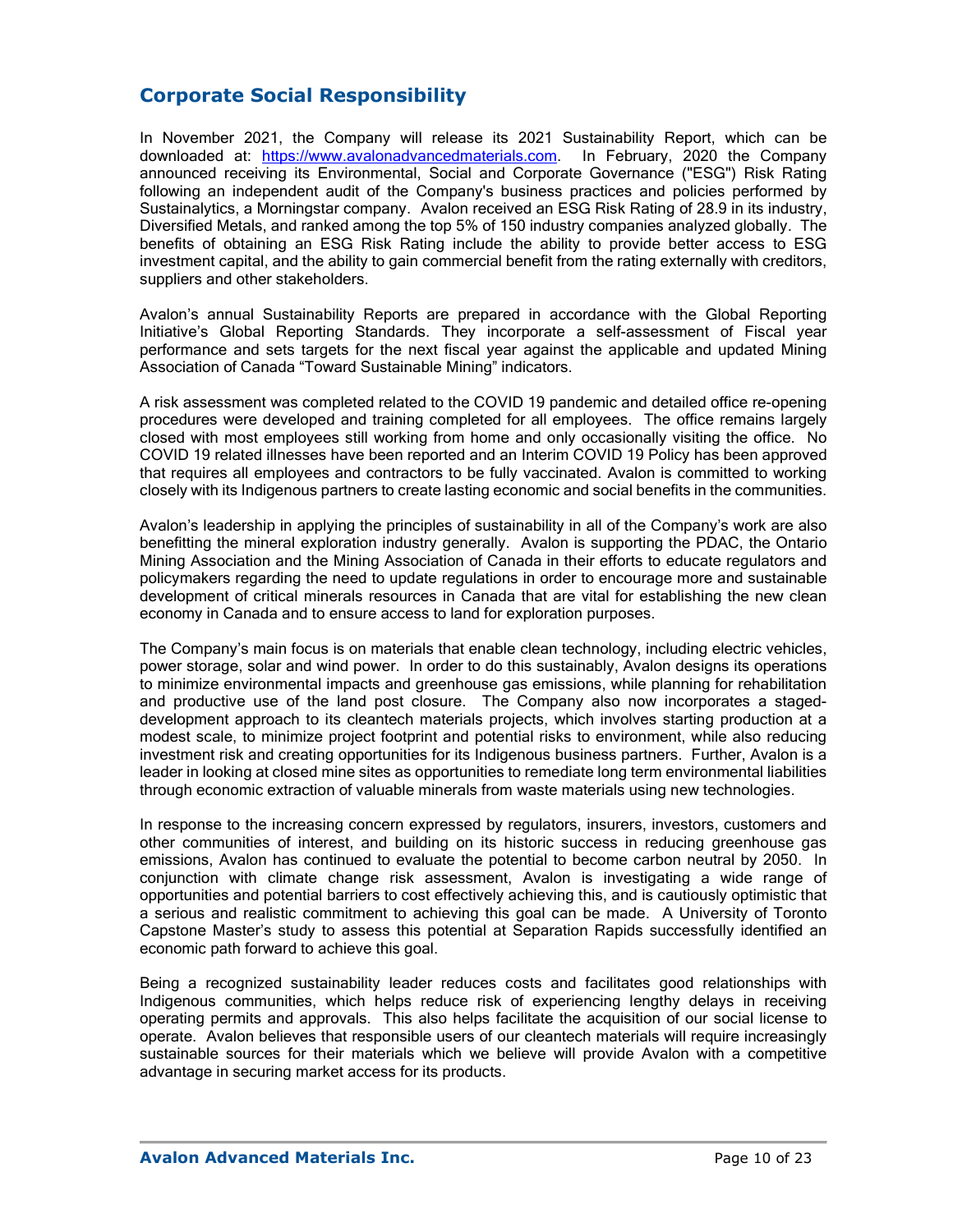# **Administration and Other**

Interest income in the Year decreased to \$6,127 compared to \$24,787 in Fiscal 2020. During the Year the Company's interest-bearing cash balances as well as interest rates were lower than in Fiscal 2020.

Management fees of \$5,122 were earned in the Year (2020 - \$109,351) related to the management of Cheetah's work programs at Nechalacho, which had substantially ceased in Fiscal 2020.

Corporate and Administrative expenses totalled \$1,878,621 during Fiscal 2021, an 3% increase from the amount incurred in Fiscal 2020 (\$1,828,971). The main areas of increased operating expenses for the Year were expenses on salaries and benefits, and audit and legal fees, which were partly offset by lower marketing, sales and government relations expenses.

Salaries and benefits for the Year increased by approximately 4% to \$1,045,930 compared to \$1,007,016. The Company's senior management agreed to a 50% reduction in their salaries from April to August, 2020, which did not reoccur in fiscal 2021.

Audit and legal fees increased by \$79,832 (72%) during the Year compared to Fiscal 2020. The increase is primarily related to the increase in fees for the audit of the Company's financial statements for Fiscal 2020 and the increased legal work with respect to the Company's share capital amendment, and in reviewing the Company's governance documents and the Company's DSU Plan and RSU Plans.

Expenses on marketing, sales and government relations decreased by \$46,407 (33%) to \$94,367 during the Year compared to the Fiscal 2020 primarily due to government relations activities are now being conducted inhouse and reduced travel due to COVID-19.

Expenses on public and investor relations for the Year totaled \$240,948 compared to \$249,761 in Fiscal 2020. Investor relations activities during the Year continued to involve responding to regular email and phone inquiries and occasional participation by the CEO in virtual investor conferences and critical minerals webinars. During the Quarter, the Company engaged the services of a new Investor Relations consulting firm called Harbor Access LLC, that has representatives both in New York and in Toronto. They have been introducing the Company to new investors in their networks.

Interest income increased to \$1,722 in the Quarter compared to \$1,054 in the same quarter in fiscal 2020. During the Quarter interest-bearing cash balances were higher, offset somewhat by lower interest rates than in the comparative quarter in 2020.

Management fees of \$224 were earned in the Quarter (2020 - \$3,759) related to the management of Cheetah's work programs at Nechalacho, which have substantially wound up towards the end of the Quarter.

Corporate and Administrative expenses totalled \$423,027 during the Quarter, a 45% increase from the amount incurred during the comparative quarter in Fiscal 2020 (\$291,397). The main areas of increased operating expenses for the Quarter were expenses on salaries and benefits, and expenses on public and investor relations, which were partly offset by lower marketing, sales and government relations expenses.

Salaries and benefits increased by \$107,791 (77%) to \$247,176 compared to \$139,385 for the same quarter in Fiscal 2020. This increase is primarily related to a reduced level of the Canadian Emergency Wage Subsidy that the Company expects to receive for the Quarter, and the Company's senior management agreeing to a 50% reduction in their salaries from April to August, 2020.

Expenses on public and investor relations increased by \$54,327 (173%) compared to the same quarter in Fiscal 2020. The increase is primarily related to the increased amount of work provided by the Company's new Investor relations consultants Harbor Access LLC.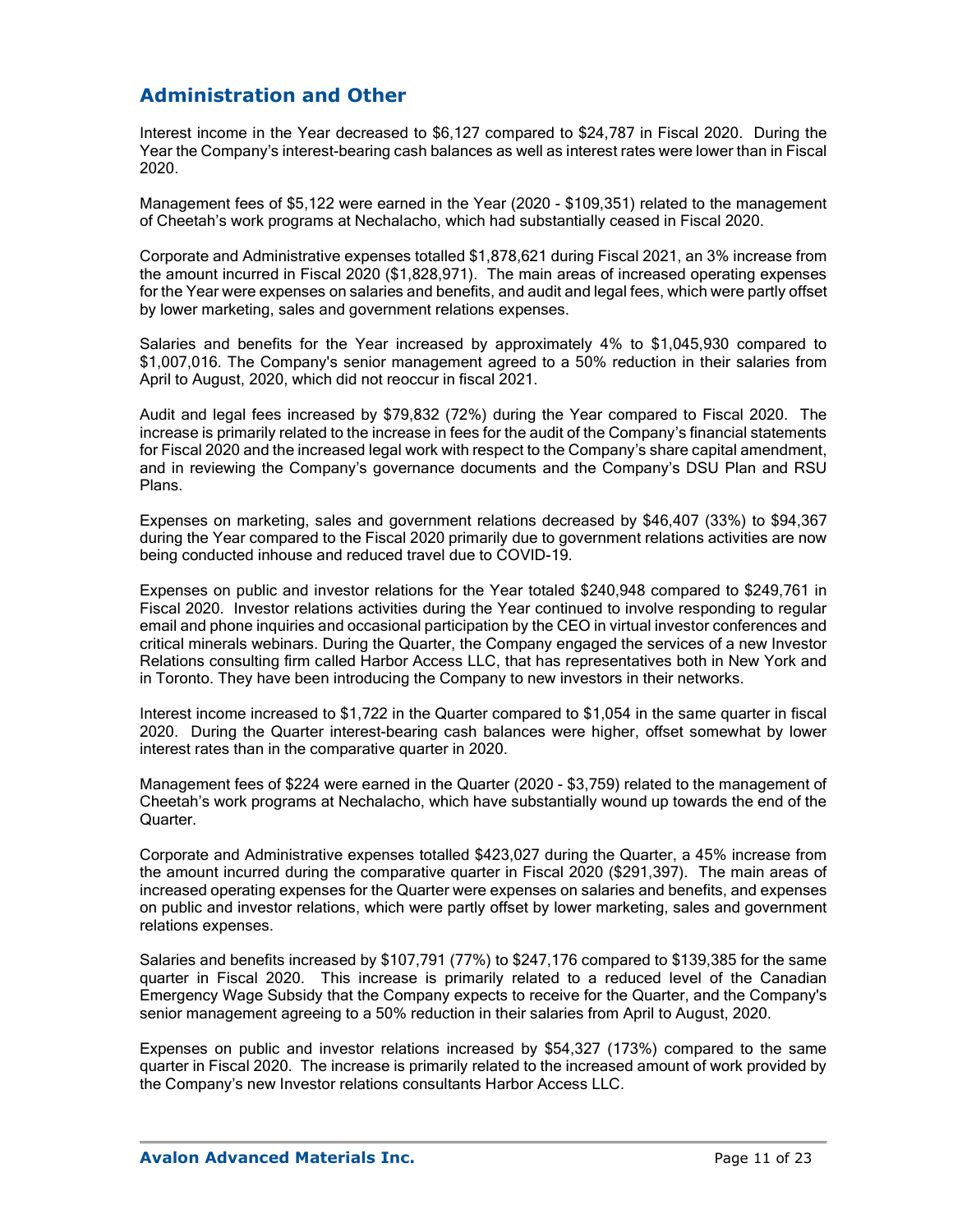Expenses on general exploration deceased by \$73,541 to \$53,812 during the Year compared to \$127,353 in Fiscal 2020. This decrease was primarily due to the reduction in the level of activities undertaken to evaluate new opportunities with near term development potential such as extracting valuable products from mine wastes using new technologies.

Depreciation expense reduced to \$113,504 during the Year compared to \$163,292 in Fiscal 2020. Depreciation expense is primarily related to the Company's leased office premise, and was offset by amounts recognized under the Canada Emergency Rent Subsidy program of \$121,966 in Fiscal 2021 and \$74,997 in Fiscal 2020.

Share based compensation increased to \$368,650 for the Year compared to \$99,033 for Fiscal 2020. This increase is primarily related to the increase in the estimated fair value of the options earned, and the fair value of Deferred Share Units ("DSUs") and Restricted Share Units ("RSUs") earned and recognized during the Year compared to Fiscal 2020. The DSU and RSU Plans were approved by the shareholders in February 2021. Consistent with the Year and for similar reasons, share based compensation increased to \$143,980 during the Quarter compared to \$30,031 in the same quarter in Fiscal 2020.

The Company recognized an expense of \$1,274,563 during the Year relating to the issuance of the convertible note payable issued in January 2021 (the "Note"), which consisted of the excess of the estimated fair values of the Note and the warrants (\$4,156,997) over the net cash proceeds of \$2,882,434. This amount has been included in the increase in fair values of convertible note payable and derivative liabilities in the Statement of Comprehensive Loss.

At each reporting period date, the fair values of the Company's outstanding derivative liabilities (which included the warrants denominated in US\$ and warrants with exercise prices that are subject to adjustment from time to time in the event of certain common share rights offerings) were re-measured using the Black-Scholes pricing model, which resulted in a loss of \$233,980 for the Year (being the increase in the estimated value of these warrants between August 31, 2021 and August 31, 2020) and a gain of \$954,846 for the Quarter (being the decrease in the estimated value of these warrants between May 31, 2021 and August 31, 2021). The changes in the estimated value of these warrants are mainly caused by the fluctuation in the trading price of the Company's common shares between the beginning and end of the reporting periods, the issuance of 9,800,000 warrants with exercise prices that are subject to adjustment in January 2021 and the expiry of the 6,466,513 warrants denominated in US\$ in June, 2021.

During Fiscal 2020, the Company completed the sale of the Upper Zone Resources of its Nechalacho REE Project for a total cash consideration of \$5 million, resulting in a net gain on sale of \$2,373,261.

In Fiscal 2020, the Company recognized an impairment loss of \$5,587,210 relating to its East Kemptville Project.

# **Summary of Quarterly Results**

The following selected financial data is derived from the unaudited condensed consolidated interim financial statements and financial information of the Company.

| <b>Fiscal Year</b>                   | 2021    |               |                | 2020           |             |            |                |                |
|--------------------------------------|---------|---------------|----------------|----------------|-------------|------------|----------------|----------------|
| <b>For the Quarters Ended</b>        | Aug. 31 | <b>May 31</b> | <b>Feb. 28</b> | <b>Nov. 30</b> | Aug. 31     | May 31     | <b>Feb. 29</b> | <b>Nov. 30</b> |
|                                      |         |               |                |                |             |            |                |                |
| Revenue                              | 966.⊺   | 3.866         | 2.331          | 3.086          | 4.813       | 8.280      | 21.068         | 99.977         |
| Net Income (Loss)                    | 407,783 | 540,924       | (3,945,714)    | (758, 116)     | (5,913,590) | (578, 071) | ,700,782       | (576, 385)     |
| Income (Loss), per<br>share, basic   | 0.001   | 0.002         | (0.011)        | (0.002)        | (0.017)     | (0.002)    | 0.005          | (0.002)        |
| Income (Loss), per<br>share, diluted | 0.001   | (0.001)       | (0.011)        | (0.002)        | (0.017)     | (0.002)    | 0.005          | (0.002)        |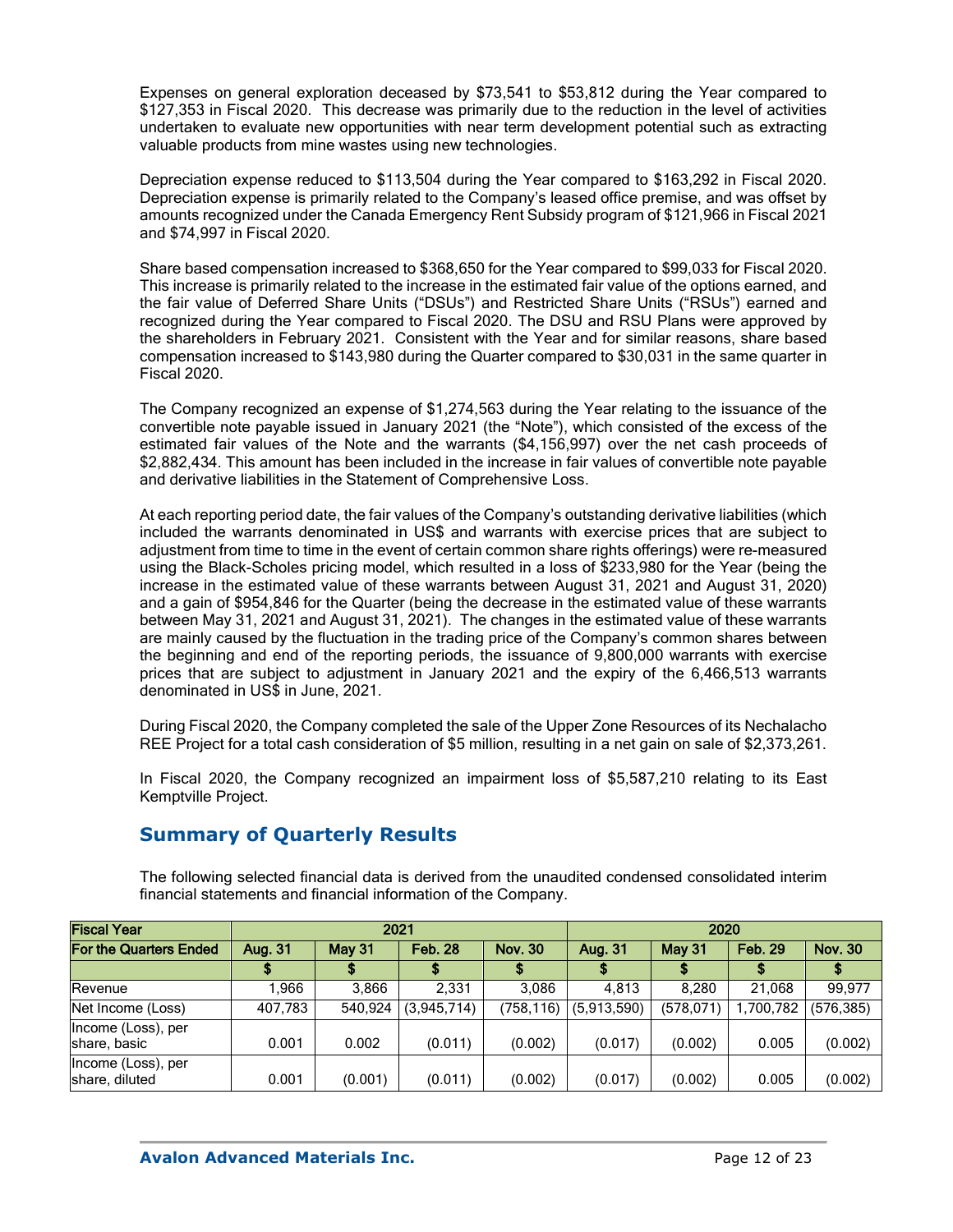The fluctuation in quarterly net loss is primarily due to share-based compensation expenses recognized as stock options, DSUs and RSUs granted to directors, officers, employees and consultants of the Company are earned, the gain on sale of property, plant and equipment, the impairment losses recognized on resource properties, changes in the fair value of derivative liabilities and convertible redeemable preference shares, and expensed financing transaction costs. The costs of resource properties are written down at the time the properties are abandoned or considered to be impaired in value.

# **Liquidity and Capital Resources**

In management's view, given the nature of the Company's operations, which consists mainly of the exploration and development of mineral properties, the most relevant financial information relates primarily to current liquidity, solvency, and planned property expenditures. The Company's financial success will be dependent on the economic viability of its resource properties and the extent to which it can develop its mineral resources. Such development may take several years to complete and the amount of resulting income, if any, is difficult to determine until firm offtake commitments have been secured. The sales value of any mineralization discovered by the Company is largely dependent on factors beyond the Company's control, including the negotiated value of the critical minerals products to be produced.

The Company manages its capital structure and makes adjustments to it based on the funds available to the Company in light of changes in general economic conditions, the Company's short term working capital requirements, and its planned exploration and development program expenditure requirements.

As the Company is in the development stage, its principal source of capital is from the issuance of equity securities. In order to achieve its objectives, the Company expects to spend its existing working capital and raise additional funds as required.

The outbreak of the novel strain of coronavirus, specifically identified as "COVID-19", has resulted in governments worldwide enacting emergency measures to combat the spread of the virus. These measures, which include the implementation of travel bans, self-imposed quarantine periods and social distancing, have caused material disruption to businesses globally resulting in an economic slowdown. Global equity markets have experienced significant volatility. Governments and central banks have reacted with significant monetary and fiscal interventions designed to stabilize economic conditions. However, governments are now promoting the development of critical minerals supply chains in Canada and offering financial support to companies like Avalon with significant critical minerals resources, especially lithium battery materials and rare earths. The Company has implemented measures to reduce costs and preserve working capital during this period of reduced business activity. While the Company has closed its office temporarily due to the COVID-19 pandemic, staff continue to work from home. Work programs, such as sample collection and metallurgical testwork have continued and with lockdown measures starting to be lifted, field programs can now be initiated.

On January 29, 2021, the Company issued a convertible note payable in the amount of \$3,000,000 to an entity managed by the Lind Partners ("Lind") (the "Note"). The Note has a term of two years with a maturity date of January 29, 2023 and accrued an interest amount of \$600,000 on the date of issuance, resulting in the Note to bear a face value of \$3,600,000 at issuance.

Lind is entitled to convert any outstanding amount of the face value of the Note into common shares commencing on May 30, 2021 at a conversion price equal 85% of the five day trailing value weighted average price ("VWAP") of the common shares prior to the date of conversion. The Company has the right to repurchase the Note at the outstanding face value at any time, subject to the holder's option to convert up to one third of the original value into common shares prior to the Company's repurchase.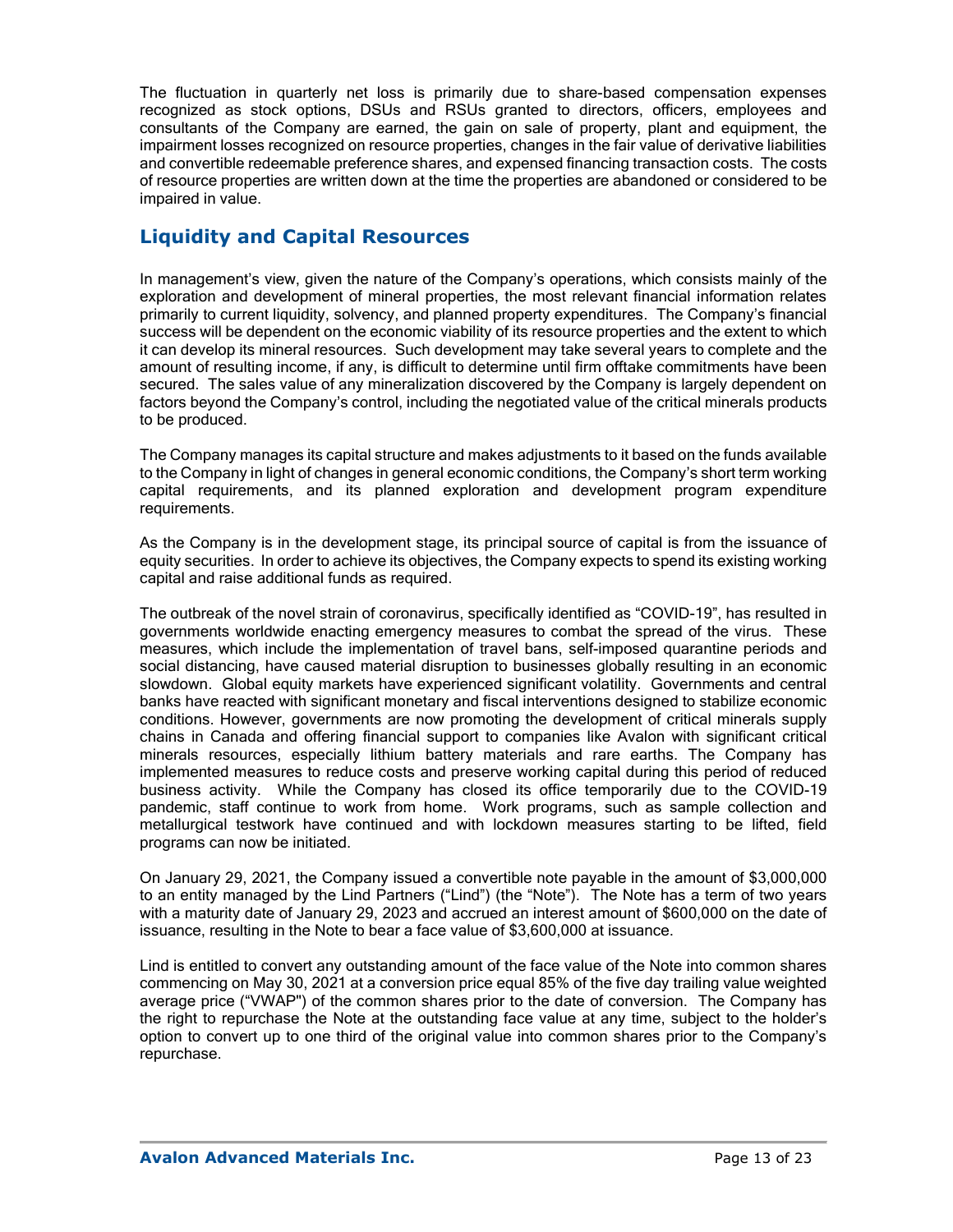In conjunction with the issuance of the Note, Lind received a closing fee of \$90,000 and 9,800,000 common share purchase warrants. Each warrant entitles the holder to purchase one common share of the Company at a price of \$0.18 per common share until January 29, 2025.

The number of common shares to be issued would be 29,989,969 if the entire Note had been converted into common shares based on the five day trailing VWAP of the Company's common shares on the TSX of \$0.1172 on August 31, 2021.

On March 15, 2021, the Company completed its share capital amendment, which involved amending the Company's articles to reflect a 500:1 consolidation of the Company's common shares, immediately followed by a 1:500 split of the Company's post-consolidated common shares on March 15, 2021 (the "Share Capital Amendment"). Shareholders who held less than 500 common shares in the form of a physical certificate immediately prior to March 15, 2021 ("Registered Shareholder") were paid a cash payment in exchange for their shares (the "Cash Payment") equal to the number of common shares they held immediately prior to the Share Capital Amendment multiplied by \$0.21, which is the volume weighted average trading price of the common shares on the TSX during the five consecutive trading days prior to March 15, 2021. Shareholders holding less than 500 common shares in a brokerage account immediately prior to the March 15, 2021, and who so elected through their intermediary, have been paid the Cash Payment. All other shareholders continued to hold the exact same number of shares after the Share Capital Amendment that they did prior to the Share Capital Amendment.

As a result of the Share Capital Amendment, a total of 955,949 common shares has been redeemed and cancelled, of which 932,366 shares were elected by shareholders who held their shares in a brokerage account, and the balance of 23,583 shares were held by Registered Shareholders.

In May, 2021 the Company completed a non-brokered private placement consisting of 2,500,000 flowthrough shares at a price of \$0.20 per share for gross proceeds of \$500,000.

As at August 31, 2021, the Company has current assets of \$2,534,620 and current liabilities of \$858,351. The Company's working capital as at August 31, 2021 was \$1,676,269.

The Company's monthly operating expenditures, excluding expenditures on resource property work programs, average \$220,000 during periods of moderate project activity. The Company's contemplated resource property expenditures for Fiscal 2022, assuming the requisite financing is in place, are budgeted at approximately \$6,500,000 (excluding capitalized salaries and benefits).

The Company will need to raise additional capital to fund significant new work programs on the Separation Rapids Lithium and Lilypad Cesium-Tantalum Projects. Initiatives to raise additional capital are on-going and include flow-through equity financing for planned exploration work programs. There continues to be increasing investor interest in critical minerals for clean technology creating many new opportunities to access capital including from the growing ESG investment community. Having the new ESG risk rating will improve access to ESG oriented risk capital including Green Bonds. Discussions with potential joint venture partners to provide project financing are also ongoing and the Company is continuing to prioritize financing opportunities that will minimize the potential for excessive shareholder dilution. The Company's expenditures on discretionary exploration and development activities have some scope for flexibility in terms of amount and timing, which can be adjusted accordingly.

The Company does not have any externally imposed capital requirements other than those certain Default Events contained in the note payable terms. The Company continues to work on attracting more substantial project financing through the participation of one or more strategic partners, a long term construction debt financing facility, and/or through the equity markets. If the Company is not able to secure financing on satisfactory terms, expenditures on the development of its projects will need to be delayed.

All of the Company's resource properties are owned, leased or licenced with minimal holding costs. The most significant holding costs being annual lease rental fees on Nechalacho of \$24,841 (which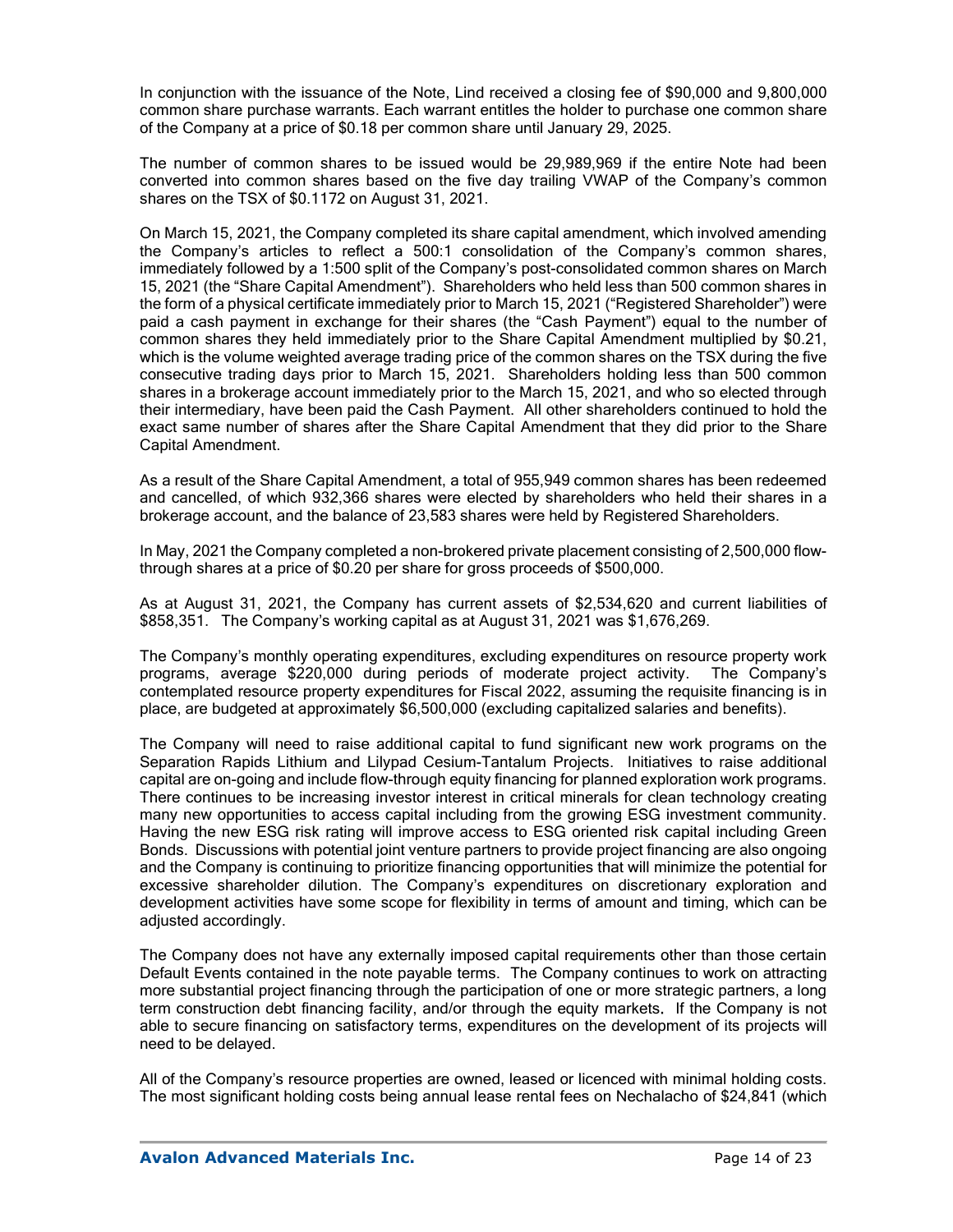will now be shared 50/50 with Cheetah) and the annual expenditures related to the mining leases at Separation Rapids and Warren Township totalling \$3,327. As at August 31, 2021, the Company is required to incur additional Canadian Exploration Expenditures of \$182,713 by December 31, 2022. This amount represents the required expenditures resulting from the private placement completed in May, 2021. The Company also has additional payment requirements pursuant to the 2333382 LOI as outlined earlier under "Other Projects".

A joint venture with an industry partner or end-user may represent an attractive alternative for financing the further stages in the development of any of the Company's projects once the capital requirements become relatively large.

The Company has a lease for its premises. As at the date of this MDA, the minimum lease commitments under this lease are as follows:

| Fiscal year ended August 31, | 2022 | 55,297  |
|------------------------------|------|---------|
|                              | 2023 | 229,181 |
|                              | 2024 | 233,563 |
|                              | 2025 | 63.280  |

## **Off Balance Sheet Arrangements**

As at August 31, 2021, the Company had no material off balance sheet arrangements such as guaranteed contracts, contingent interests in assets transferred to an entity, derivative instrument obligations or any instruments that could trigger financing, market or credit risk to the Company.

## **Transactions with Related Parties**

Balances and transactions between the Company and its subsidiaries have been eliminated on consolidation and are not disclosed here. Details of the transactions between the Company and other related parties are disclosed below:

#### a) Trading transactions

There have been no material trading transactions with related parties during each of the years ended August 31, 2021 and 2020.

b) Compensation of key management personnel

The remuneration of directors and other key members of the Company's senior management team during the years ended August 31, 2021 and August 31, 2020 are as follows:

|                                                       | August 31,<br>2021 |           | August 31,<br>2020 |           |
|-------------------------------------------------------|--------------------|-----------|--------------------|-----------|
| Salaries, benefits and directors' fees <sup>(1)</sup> | \$.                | 1,159,580 | \$                 | 1,114,485 |
| Share based compensation <sup>(2)</sup>               |                    | 285,468   |                    | 75,252    |
|                                                       | \$.                | 1,445,048 | \$                 | 1,189,737 |

 $<sup>(1)</sup>$  Salaries and benefits of key management personnel capitalized to exploration and evaluation</sup> assets and PPE totaled \$174,794 (2020 - \$199,915).

 $(2)$  Fair value of stock options, DSUs & RSUs earned and recognized as share based compensation during the respective reporting period.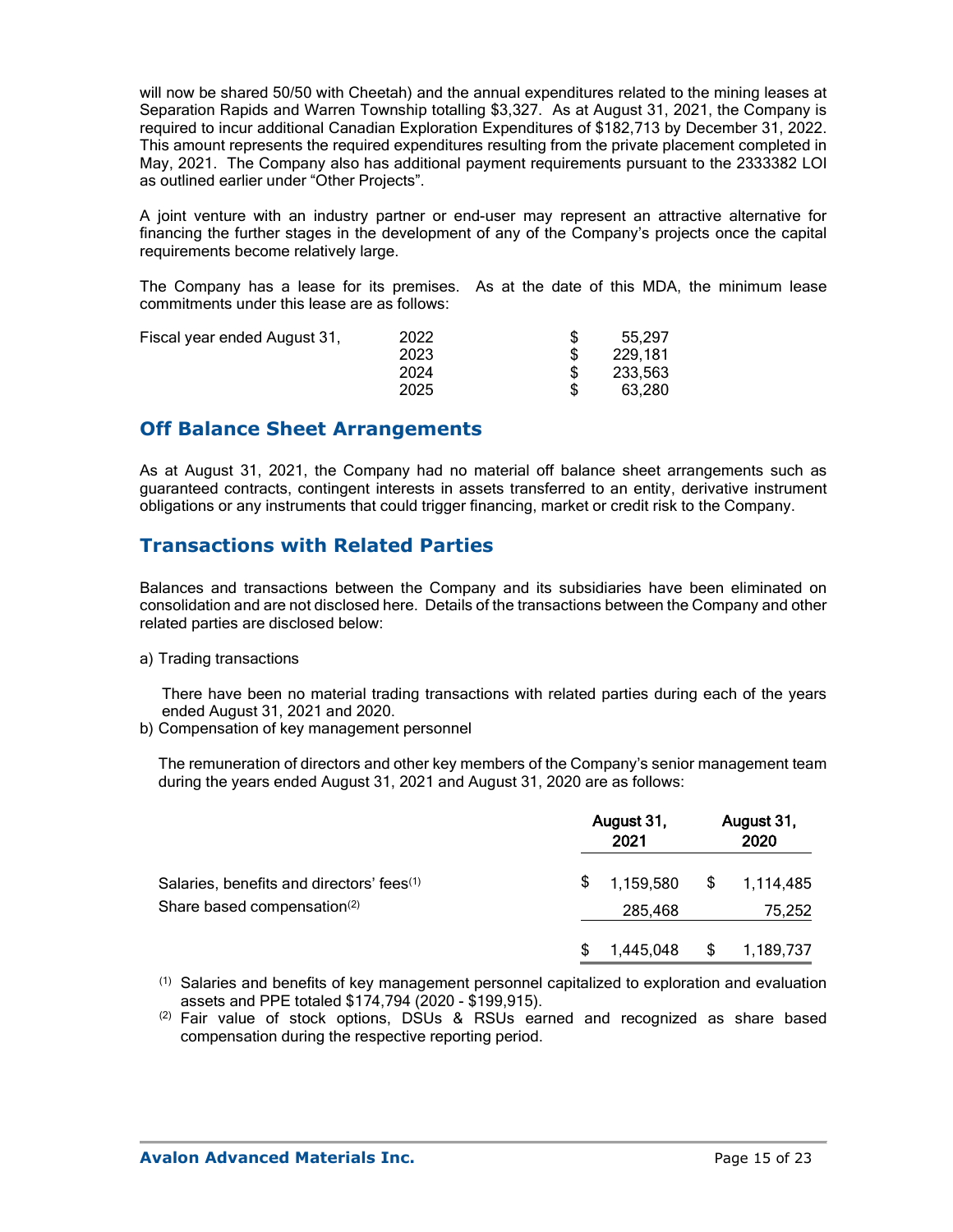## **Subsequent Events**

Subsequent to the year ended August 31, 2021, the Company:

- a) granted an aggregate of 1,020,000 stock options with a weighted average exercise price of \$0.12 per share to certain employees, directors and consultants of the Company. The weighted average contract life of these options at issuance was 4.0 years;
- b) issued 5,887,842 common shares pursuant to the conversion of \$580,000 convertible note payable;
- c) extended the expiry dates for the remaining outstanding 2,150,000 warrants (each of which with an exercise price of \$0.12 per share) that were issued in the November 2018 Private Placement as described in Note 13c); and
- d) had 100,000 stock options with a weighted average exercise price of \$0.08 per share expire.

### **Financial Instruments**

The Company's financial instruments consist of cash and cash equivalents, receivables, accounts payable and accrued liabilities, warrants denominated in foreign currency, and warrants with exercise prices that are subject to adjustment from time to time.

Management does not believe these financial instruments expose the Company to any significant interest, currency or credit risks arising from these financial instruments. The fair market values of cash and cash equivalents, receivables, accounts payable and accrued liabilities and convertible note payable approximate their carrying values.

Interest income from cash and cash equivalents are recorded in the statement of comprehensive loss.

# **Outstanding Share Data**

### *a) Common and Preferred Shares*

The Company is presently authorized to issue an unlimited number of common shares without par value. The Company is also authorized to issue up to 25,000,000 preferred shares without par value, of which 950 have been issued and none is outstanding as at August 31, 2021.

As at August 31, 2021, the Company had 365,339,029 common shares issued and outstanding. Subsequent to the end of the Year, and as described earlier under "Subsequent Events", a total of 5,887,842 shares were issued. As of the date of this MDA, the Company has 371,226,871 common shares outstanding

### *b) Options*

As at August 31, 2021, the Company had an aggregate of 16,276,250 incentive stock options outstanding with a weighted average exercise price of \$0.14 (of which 5,105,000 were vested and 11,171,250 were unvested). Subsequent to the end of the Quarter, 1,020,000 options were granted and 100,000 options expired (as described earlier under "Subsequent Events"). As at the date of this MDA, the Company has 17,196,250 incentive stock options with a weighted average exercise price of \$0.13 outstanding.

### *c) Deferred and Restricted Share Units*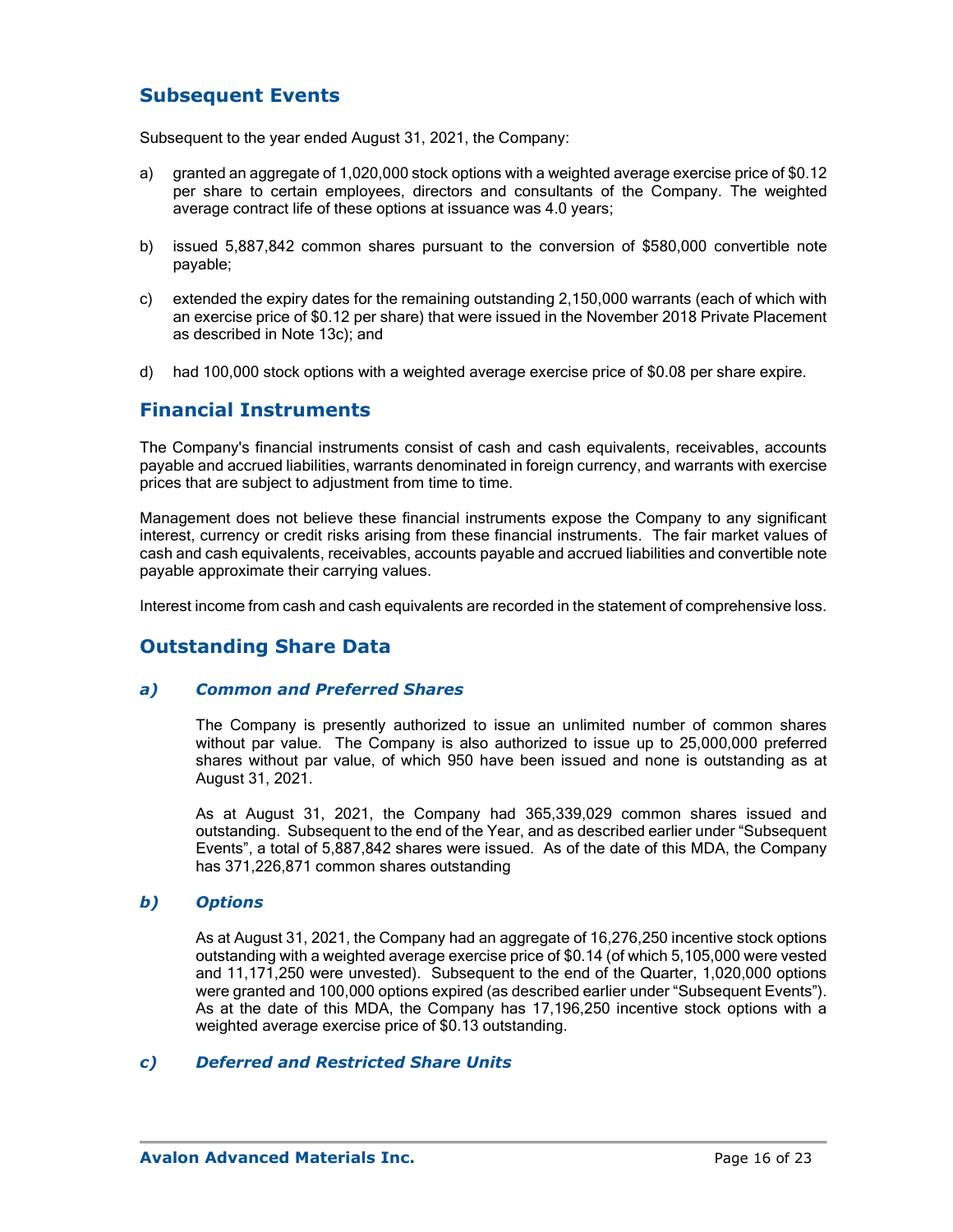As at August 31, 2021 and the date of this MDA, the Company has 475,000 fully vested DSUs and 1,475,000 unvested RSUs outstanding.

### *d) Warrants*

As at August 31, 2021 the Company has the following common share purchase warrants outstanding:

- i. 1,900,000 warrants with an exercise price of \$0.12 per share and expiring on November 1, 2021, or if the closing price of the common shares on the TSX is \$0.16 or higher for a period of twenty consecutive trading days after November 1, 2018, the Company may, by notice to the holder reduce the expiry date of the warrants to not less than 30 days from the date of such notice. Subsequent to the Year, the expiry dates for these warrants were extended to November 1, 2022. All other terms and conditions of these warrants remain unchanged;
- ii. 250,000 warrants with an exercise price of \$0.12 per share and expiring on November 23, 2021, or if the closing price of the common shares on the TSX is \$0.16 or higher for a period of twenty consecutive trading days after November 23, 2018, the Company may, by notice to the holder reduce the expiry date of the warrants to not less than 30 days from the date of such notice. Subsequent to the Year, the expiry dates for these warrants were extended to November 23, 2022. All other terms and conditions of these warrants remain unchanged;
- iii. 6,900,000 A1 Warrants with an exercise price of \$0.23 per common share which are exercisable until March 10, 2022;
- iv. 3,000,000 warrants with an exercise price of \$0.12 per share and expiring on August 25, 2022.
- v. 6,250,000 B1 Warrants with an exercise price of \$0.15 per common share which are exercisable until January 15, 2023;
- vi. 1,875,000 C1 Warrants with an exercise price of \$0.125 per common share which are exercisable until June 29, 2023; and
- vii. 9,800,000 warrants with an exercise price of \$0.18 per common share which are exercisable until January 29, 2025.

The Company is also committed to issue 20,000 warrants to the NWTMN in two equal installments of 10,000 warrants upon the Nechalacho Project meeting certain milestones. These warrants will have a contractual term of five years and will have an exercise price based on the then current market price of the Company's common shares at the date of issue of the warrants.

### *e) Brokers' Compensation Warrants*

As at August 31, 2021 and the date of this MDA, the Company has 150,000 compensation warrants outstanding with an exercise price of \$0.20 per common share, which are exercisable until May 14, 2023.

# **Disclosure Controls and Procedures**

Disclosure controls and procedures are designed to provide reasonable assurance that material information is gathered and reported to senior management, including the Chief Executive Officer ("CEO") and Chief Financial Officer ("CFO"), as appropriate, to permit timely decisions regarding public disclosure.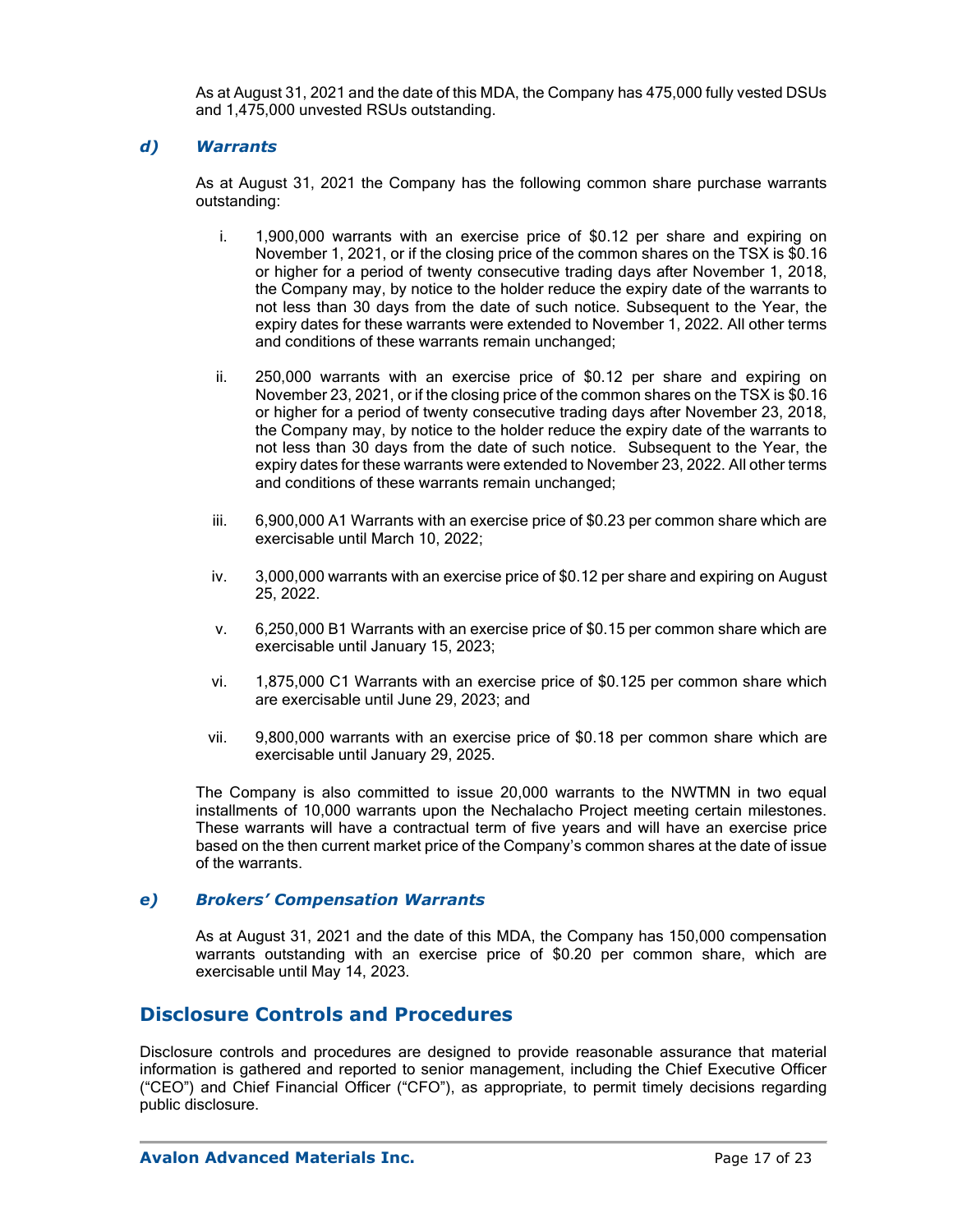Management, including the CEO and CFO, has evaluated the effectiveness of the design and operation of the Company's disclosure controls and procedures as of August 31, 2021. Based on this evaluation, the CEO and CFO have concluded that the Company's disclosure controls and procedures are designed effectively to provide reasonable assurance that the information required to be disclosed in annual filings, interim filings, or other reports filed or submitted under Canadian securities legislation, processed, summarized and reported within the time period specified in those rules.

During the process of review and evaluation, it was determined that the Company's disclosure controls and procedures are operating effectively as at August 31, 2021.

# **Internal Control over Financial Reporting**

The CEO and CFO are also responsible for the design of the Company's internal controls over financial reporting ("ICFR") to provide reasonable assurance regarding the reliability of financial reporting and the preparation of financial statements for external purposes in accordance with IFRS. Because of its inherent limitation, internal control over financial reporting may not prevent or detect misstatements.

Under the supervision, and with the participation, of the CEO and CFO, management conducted an evaluation of the effectiveness of the Company's ICFR based on the framework Internal Control – Integrated Framework (COSO 2013 framework) issued by the Committee of Sponsoring Organizations of the Treadway Commission. Based on that evaluation, the CEO and CFO have concluded that the design and operation of the Company's ICFR were effective as at August 31, 2021. No material weaknesses were identified by management during this evaluation.

There have been no changes to the Company's design of internal controls over financial reporting that occurred during the Quarter that materially affected, or are reasonably likely to affect, the Company's ICFR.

# **Critical Accounting Judgments and Estimation Uncertainties**

The preparation of the consolidated financial statements in conformity with IFRS requires that the Company's management make critical judgments, estimates and assumptions about future events that affect the amounts reported in the consolidated financial statements and the related notes thereto. Actual results may differ from those estimates. Estimates and assumptions are reviewed on an on-going basis based on historical experience and other factors that are considered to be relevant under the circumstances. Revisions to estimates are accounted for prospectively.

The Company has identified the following significant areas where critical accounting judgments, estimates and assumptions are made and where actual results may differ from these estimates under different assumptions and conditions and may materially affect financial results or the financial position reported in future periods.

Further details of the nature of these assumptions and conditions may be found in the relevant notes to the consolidated financial statements.

### *Key Sources of Estimation Uncertainty*

Information about assumptions and estimation uncertainties that have a significant risk of resulting in a material adjustment to the financial results or the financial positions reported in future periods are included in the following notes: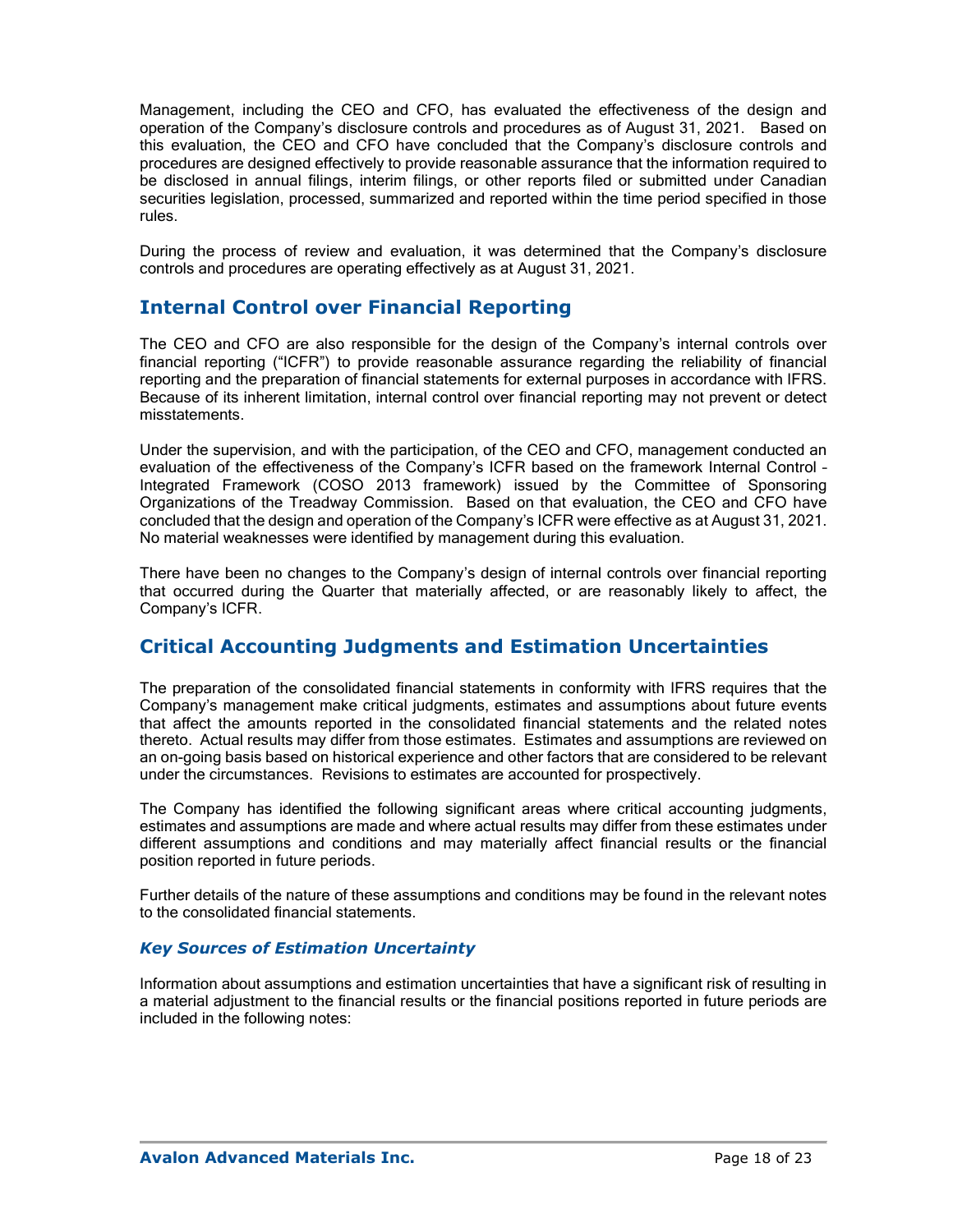#### Recoverability of Exploration and Evaluation Assets and Property, Plant and Equipment

The Company assesses its long-lived assets, specifically all exploration and evaluation assets and property, plant and equipment ("PPE") at each reporting date to determine whether any indication of impairment exists. Where an indicator of impairment exists, a formal estimate of the recoverable amount is made, which is the higher of the fair value less costs of disposal and value in use. These assessments require the use of estimates and assumptions such as long-term commodity prices, discount rates, foreign exchange rates, years to commencement of production, future capital requirements, exploration potential and operating performance.

#### Determination of Reserve and Resource Estimates

Mineral reserves and resources are estimates of the amount of ore that can be economically and legally extracted from the Company's exploration and development properties. The estimation of recoverable reserves is based upon factors such as estimates of commodity prices, production costs, production techniques, future capital requirements and foreign exchange rates, along with geological assumptions and judgments made in estimating the size and grade of the ore body. Changes in the reserve or resource estimates may impact the carrying value of exploration and evaluation assets, development assets, PPE, site closure and reclamation provision and amortization expense.

#### Fair Value of Share Based Payments and Warrants

The Company follows IFRS 2, Share-based Payment, in determining the fair value of share based payments. This calculated amount is not based on historical cost, but is derived based on assumptions (such as the expected volatility of the price of the underlying security, expected hold period before exercise, dividend yield and the risk-free rate of return) input into a pricing model. The model requires that management make forecasts as to future events, including estimates of: the average future hold period of issued stock options and compensation warrants before exercise, expiry or cancellation; future volatility of the Company's share price in the expected hold period; dividend yield; and the appropriate risk-free rate of interest. The resulting value calculated is not necessarily the value that the holder of the option or warrant could receive in an arm's length transaction, given that there is no market for the options or compensation warrants and they are not transferable. Similar calculations are made in estimating the fair value of the warrant component of an equity unit. The assumptions used in these calculations are inherently uncertain. Changes in these assumptions could materially affect the related fair value estimates.

#### Site Closure and Reclamation Provision

The Company's accounting policy for the recognition of a site closure and reclamation obligation requires significant estimates and assumptions such as: requirements of the relevant legal and regulatory framework, the magnitude of possible disturbance and the timing thereof, extent and costs of required closure and rehabilitation activity, and discount rate. These uncertainties may result in future actual expenditures differing from the amounts currently provided. Site closure and reclamation provision recognized is periodically reviewed and updated based on the facts and circumstances available at the time. Changes to the estimated future costs are recognized in the statement of financial position by adjusting both the site closure and reclamation asset and provision.

### Property, Plant and Equipment ("PPE") - Estimated Useful Lives

Management estimates the useful lives of PPE based on the period during which the assets are expected to be available for use. The amounts and timing of recorded expenses for depreciation of PPE for any period are affected by these estimated useful lives. The estimates are reviewed at least annually and are updated if expectations change as a result of physical wear and tear, technical or commercial obsolescence and legal or other limits to use. It is possible that changes in these factors may cause significant changes in the estimated useful lives of the Company's PPE in the future.

### *Critical Judgments*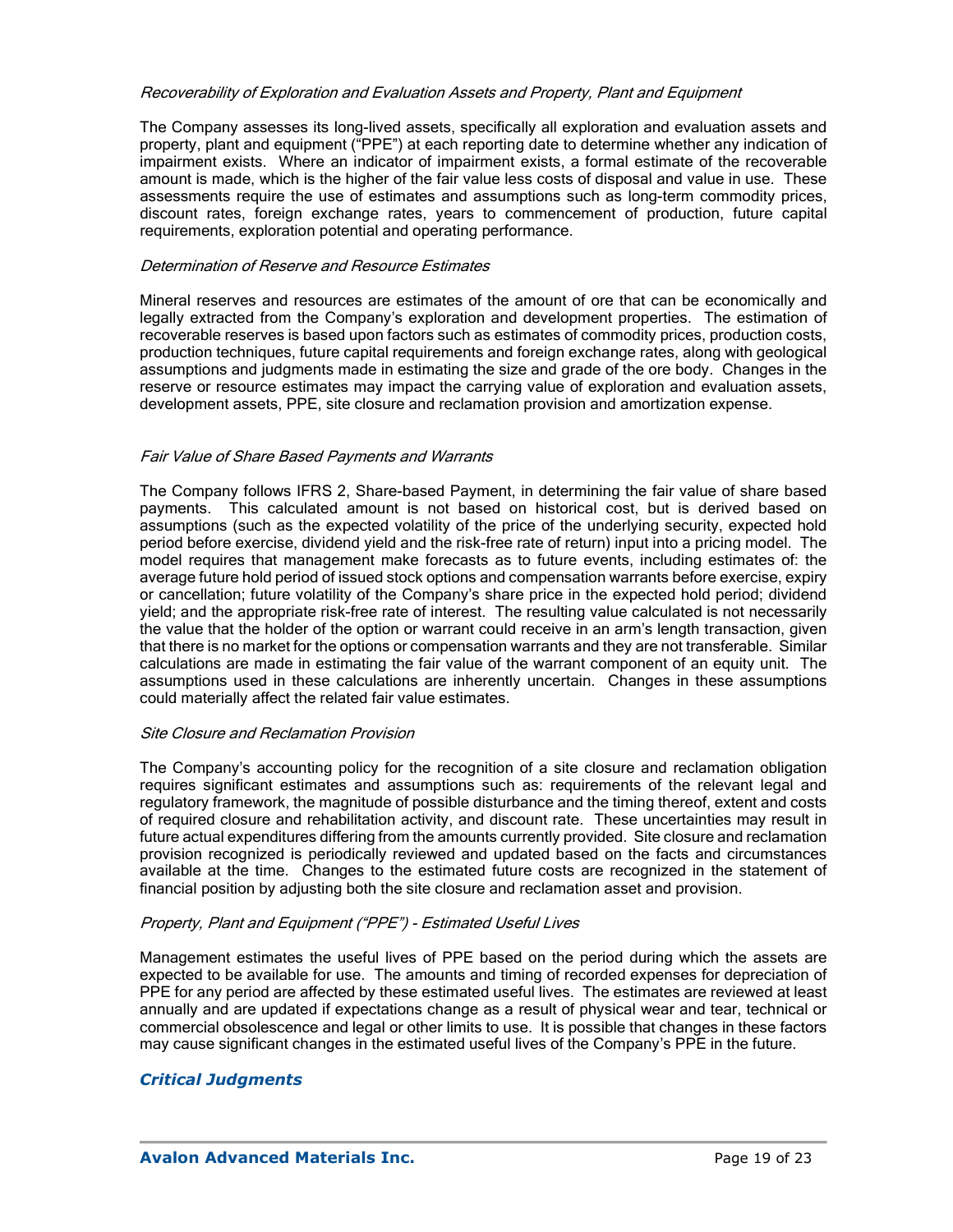Information about critical judgments in applying accounting policies that have most significant effect on the consolidated financial statements are as follows:

#### Capitalization of Exploration and Evaluation Costs

Exploration and evaluation costs incurred during the year are recorded at cost. Capitalized costs include costs directly attributable to exploration and evaluation activities, including salaries and benefits of employees who are directly engaged in the exploration and evaluation activities. Administrative and other overhead costs are expensed. Exploration and evaluation costs incurred that have been determined to have future economic benefits and can be economically recoverable are capitalized. In making this judgment, management assesses various sources of information including, but not limited to the geologic and metallurgic information, history of conversion of mineral deposits to proven and probable mineral reserves, scoping and feasibility studies, proximity of operating facilities, operating management expertise and existing permits.

# **Changes in Accounting Policies Including Initial Adoption**

Several amendments to the accounting standards that are applicable to the Company became effective on September 1, 2020, which did not have a significant impact on the Company's consolidated financial statements.

## **Recent Accounting Pronouncements**

The following pronouncement is issued but not yet effective:

#### a) Amendments to IAS 16 - Property, Plant and Equipment - Proceeds before Intended Use

In May 2020, the IASB issued amendments to IAS 16, Property, Plant and Equipment (IAS 16). The amendments prohibit a company from deducting from the cost of property, plant and equipment amounts received from selling items produced while the company is preparing the asset for its intended use. A company will be required to recognize these sales proceeds and related costs in earnings. These amendments become effective for annual reporting periods beginning on or after January 1, 2022 (which will become effective on September 1, 2022 for the Company), and will apply retrospectively to items of property, plant and equipment that are available for use after the beginning of the earliest period presented in the financial statements in which the entity first applies the amendments. The Company does not expect a significant impact on its consolidated financial statements.

b) Amendments to IAS 1 - Presentation of Financial Statements - Classification of Liabilities as Current or Non-current

In January 2020, the IASB issued amendments to IAS 1, Presentation of Financials Statements to clarify the requirements for classifying liabilities as current or non-current.

The amendments specify that the conditions which exist at the end of the reporting period are those which will be used to determine if a right to defer settlement of a liability exists and clarify the situations that are considered settlement of a liability, which include settlement by transferring a company's own equity instruments to the counterparty. The amendments further clarify how an entity classifies a liability that includes a counterparty conversion option, and that when classifying liabilities as current or non-current – an entity can ignore only those conversion options that are recognized as equity.

The amendments will become effective for annual reporting periods beginning on or after January 1, 2023 (which will become effective on September 1, 2022 for the Company), and will apply retrospectively. The application of these amendments will impact the current/non-current classification of the Company's convertible note payable and certain derivative liabilities.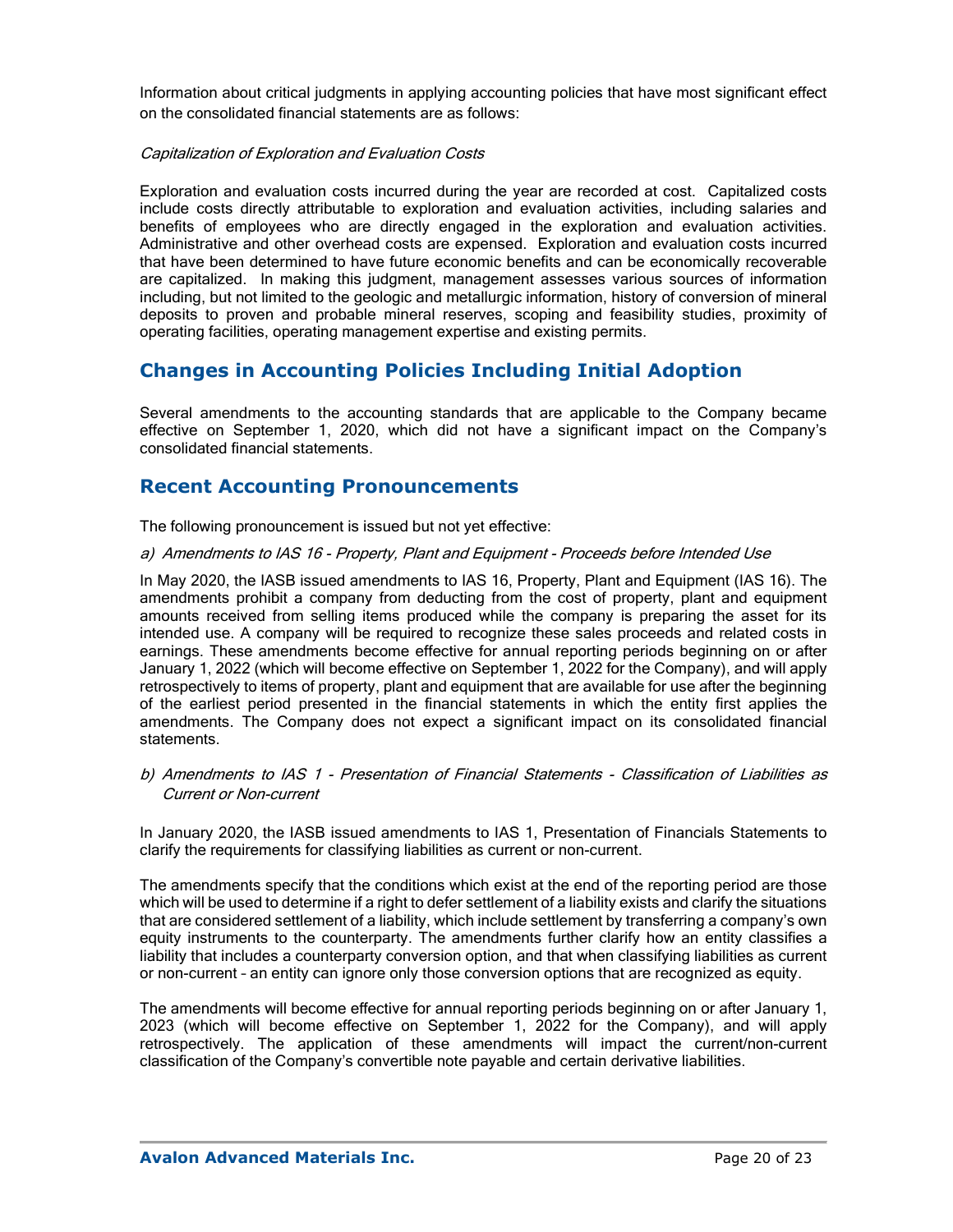# **Forward-Looking Information, Risk Factors and Qualified Persons**

Certain of the statements that are not historical facts contained in this MDA are forward-looking information and forward-looking statements that involve risks and uncertainties that could cause actual events or results to differ materially from estimated or anticipated events or results reflected in the forward-looking statements. Such forward-looking statements reflect the Company's current views with respect to future events and include, among other things, statements regarding targets, estimates and/or assumptions in respect of reserves and/or resources, and are based on estimates and/or assumptions related to future economic, market and other conditions that, while considered reasonable by management, are inherently subject to risks and uncertainties, including significant business, economic, competitive, political and social uncertainties and contingencies. These estimates and/or assumptions include, but are not limited to:

- grade of ore;
- mineral product and commodity prices;
- metallurgical recoveries:
- operating costs;
- achievement of current timetables for development;
- strength of the global economy;
- availability of additional capital;
- availability of supplies, equipment and labour; and
- market and sector trends.

Factors that could cause the Company's actual results, performance, achievements, developments or events to differ materially from those expressed or implied by forward-looking statements include, among others, the factors described or referred to under "Description of the Business - Risk Factors" in the Company's Annual Information Form for the year ended August 31, 2021, and:

- risks related to the Company's history of losses, lack of operating history, ability to generate material revenues and continue as a going concern;
- risks related to establishing new mining operations in the event that the Company elects to proceed with the development of one of its mineral projects;
- risks related to the Company's need for additional financing;
- risks related to any joint venture or strategic alliances that may be entered into by the Company;
- risks related to the impact of the novel coronavirus ("COVID-19") pandemic, or other global pandemics;
- risks related to either Avalon's or Cheetah's development plans of the Nechalacho Project negatively impacting the other's development plans;
- risks related to the progression of the Separation Rapids Lithium Project to a positive feasibility stage;
- risks related to securing product off-take agreements on a timely basis;
- risks related to the unique ore type at the Nechalacho Project and the Separation Rapids Lithium Project for which known metallurgical processes have not previously been applied;
- uncertainty related to title to the Company's properties as well as the risk of delays in obtaining licenses and permits as a result of local opposition, including uncertainty related to any challenges in connection with Indigenous land title claims and Indigenous rights;
- risks related to the possible existence of rights and interests of Indigenous groups, which may limit the Company's ability to develop its properties;
- risks related to the need to acquire properties for the hydrometallurgical plant and potentially a rare earth refinery for the Nechalacho Project;
- risks that actual capital costs, production schedules and economic returns for the Nechalacho Project may differ significantly from those anticipated by the Company;
- risks related to the demand for technology metals and minerals and fluctuations in their pricing;
- risks related to the demand for lithium and fluctuations in its pricing;
- risks related to competition and the actions of competitors;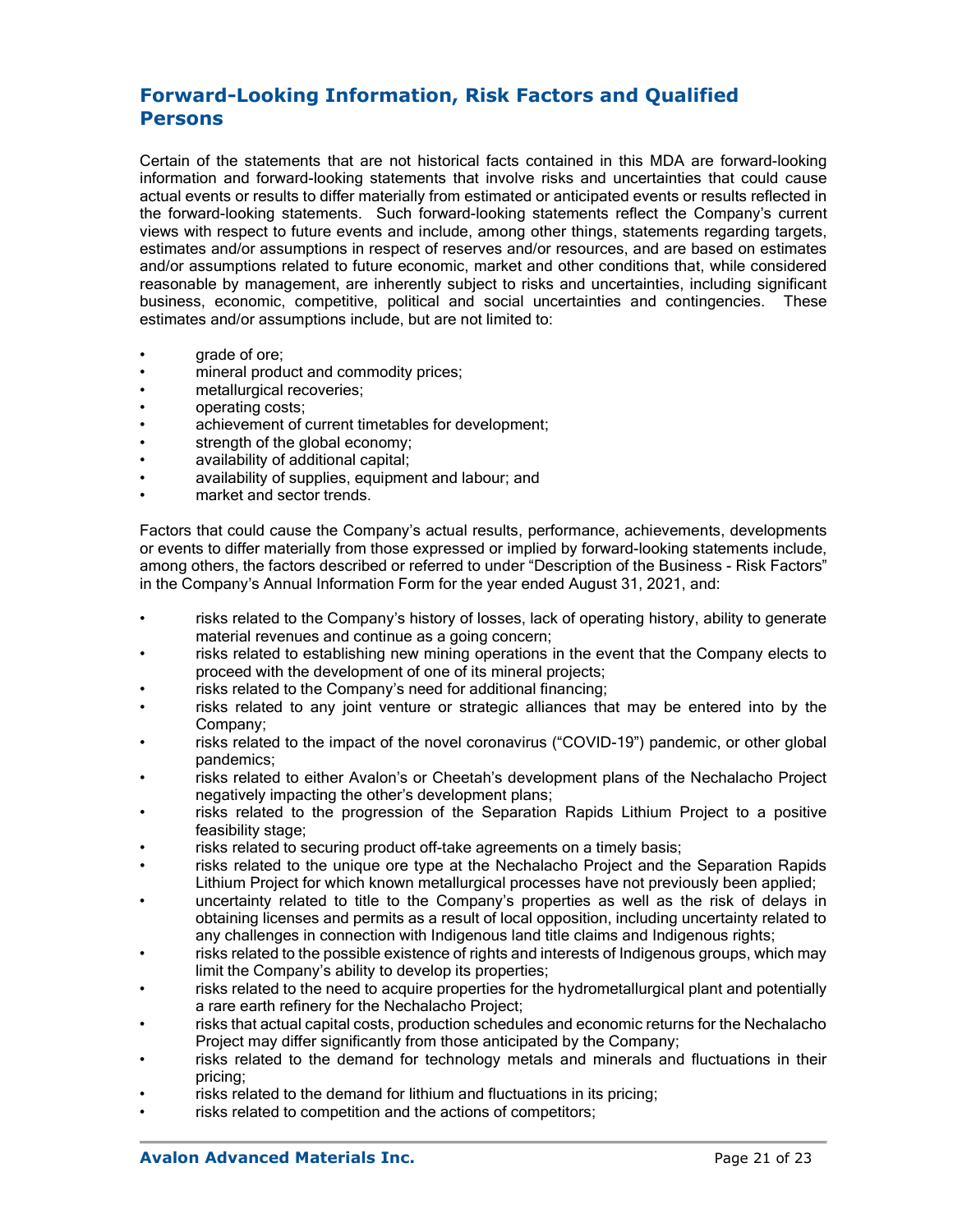- risks related to costs or delays in the commercialization of rare earth products;
- uncertainties related to the fact that the Company's mineral resources and mineral reserves are only estimates;
- risks related to obtaining, maintaining and renewing licenses and permits, and the material costs, liabilities and obligations in connection therewith;
- risks that the Company will be subject to material costs, liabilities and obligations in connection with environmental laws, regulations and approvals and that approvals will not be available;
- uncertainties involving uninsured risks;
- risks related to possible shortages of supplies, equipment and labour;
- risks related to the Company's ability to attract and retain qualified management and technical personnel;
- uncertainty whether the Company will acquire commercially mineable ore deposits or whether the current mineral deposits identified by the Company can be developed as commercially viable ore bodies;
- risks inherent to the competitive nature of the mineral industry;
- risks related to the extensive federal, state, provincial, territorial and local laws and regulations to which the Company's activities are subject;
- risks related to the availability and reliability of adequate infrastructure;
- risks and hazards inherent to the mining industry;
- risks related to any changes in critical accounting estimates that adversely affect the Company's financial results;
- risks related to potential conflicts of interest of the Company's directors and officers who may have involvement with other resource companies;
- risks related to cybersecurity;
- risks due to being a "passive foreign investment company" for U.S. purposes;
- risks related to fluctuations of currency exchange rates;
- risks related to share price volatility;
- risks related to dilution of existing shareholders;
- risks related to not paying cash dividends; and
- risks related to there being no market for the Company's warrants.

Most of the foregoing factors are beyond the Company's ability to control or predict. Although the Company has attempted to identify important factors that could cause actual results, performance, achievements, developments or events to differ materially from those described in forward-looking statements, there may be other factors that cause actual results, performance, achievements, developments or events not to be as anticipated, estimated or intended. There can be no assurance that the estimates and/or assumptions upon which these forward-looking statements are based will occur.

Readers can identify many of these statements by looking for words such as "believe", "expects", "will", "intends", "projects", "anticipates", "estimates", "continues" or similar words or the negative thereof. There can be no assurance that the plans, intentions or expectations upon which these forward-looking statements are based will occur.

The forward-looking statements contained herein are made as of the date of this MDA and are expressly qualified in their entirety by this cautionary statement. Readers should not place undue reliance on the forward-looking statements, which reflect management's plans, estimates, projections and views only as of the date hereof. The Company undertakes no obligation to publicly revise these forward-looking statements to reflect subsequent events or circumstances, except as required by applicable law.

The technical information included in this MDA, unless otherwise stated, has been reviewed and approved by Donald S. Bubar, P. Geo., President and Chief Executive Officer of the Company and Dr. William Mercer, P. Geo., Vice-President, Operations of the Company. Mr. Bubar and Dr. Mercer are both qualified persons under National Instrument 43-101 - Standards of Disclosure for Mineral Projects ("NI 43-101").